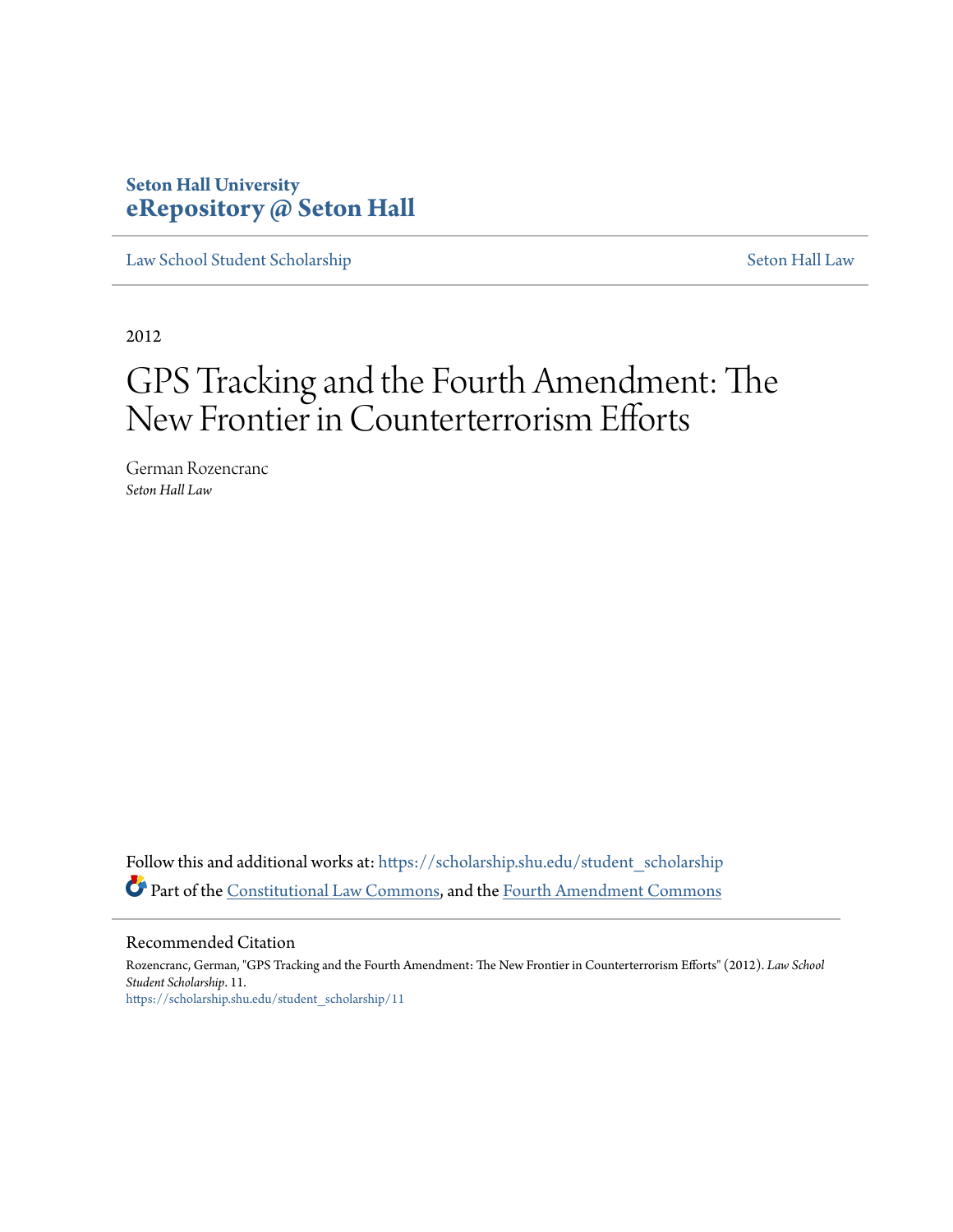#### **GPS Tracking and the Fourth Amendment: The New Frontier in Counterterrorism Efforts**

#### **German Rozencranc**

#### **I. Introduction**

The United States Supreme Court recently granted certiorari and heard oral arguments concerning the warrantless use of GPS devices for suspect-tracking purposes.<sup>1</sup> The Court's ultimate decision will help resolve an existing circuit split as to the legality of such a law enforcement practice.  $2 \text{ In making this decision, the Court is certain to weigh the framework of }$ the Fourth Amendment and utilize the reasonableness assessment that dominated search and seizure jurisprudence. In particular, the Court will deal with the parameters established in *United States v. Knotts, <sup>3</sup>* which held that warrantless beeper monitoring is permissible, and *United States v. Kyllo,*<sup>4</sup> which limited law enforcement ability to use infra-device to scan a home for narcotic-growing machinery.

It is the position of this paper that warrantless GPS tracking can be rationalized through the "special needs" exception to the Fourth Amendment warrant requirement. Using the *United States v. Berger* two-step assessment, it is clear that in the wake of September 11, 2001, GPS tracking is necessary for national security and counterterrorism efforts. Moreover, the practice is made permissible through an existing statutory scheme, the Uniting and Strengthening

<sup>1</sup> United States v. Maynard, 615 F.3d 544 (D.C. Cir. 2010), *cert. granted* United States v. Jones, 131 S. Ct. 3064 (2011).

 $\dot{2}$ See *infra* Section II, part 1.

<sup>&</sup>lt;sup>3</sup> United States v. Knotts, 460 U.S. 276 (1983).

 $4$  Kyllo v. United States, 533 U.S. 27 (2001).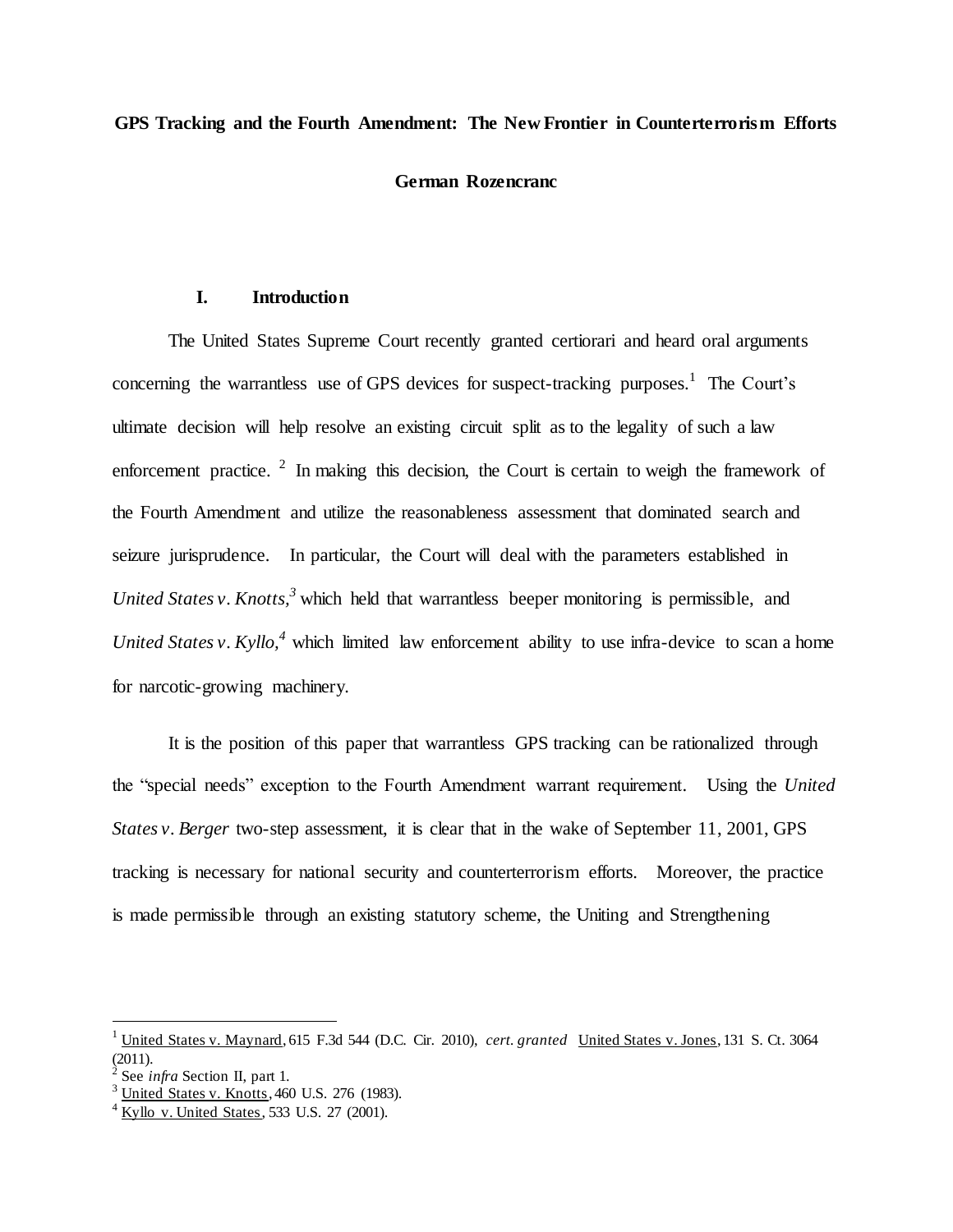America by Providing Appropriate Tools Required to Intercept and Obstruct Terrorism Act.<sup>5</sup> Finally, the capability to use GPS tracking data for suspect profile creation has become an indispensible tool for achieving a compelling government interest, the halting of terroristic threats.

This paper begins by briefly discussing the framework behind the creation of the Fourth Amendment, the rise of the *United States v. Katz*'s general expectation test, and the degree of privacy that vehicles have obtained in Fourth Amendment case law. Using this background, the second part of this paper deconstructs the present circuit split utilizing the *Berger* framework. It rationalizes the use of GPS tracking through the "special needs" exception by showing that the terrorist attacks of September 11, 2001, resulted in a compelling governmental interest of ensuring domestic safety. Moreover, I argue that there is an existing statutory scheme for permitting such practices and that warrantless GPS tracking is necessary to further this regulatory scheme. I conclude by discussing the implication of this decision and concerns that warrantless GPS tracking could translate to abuse and eventually lead to cell phone tracking.

#### **II. The Fourth Amendment and the Rise of the General Expectation Test**

The Fourth Amendment was the product of early American inhabitants' dual concern over the privacy of their home and papers against the government and fear of unbridled official power and discretion.<sup>6</sup> The Fourth Amendment embodied the Founder's trepidation of general warrants and writs of assistance as indicated by several pre-constitutional search and seizure

 $<sup>5</sup>$  The Uniting and Strengthening America by Providing Appropriate Tools Required to Intercept and Obstruct</sup> Terrorism ("USA PATRIOT") Act of 2001, Pub. L. No. 107-56, 115 Stat. 272 (codified in scattered titles of U.S.C.).

<sup>6</sup> Raymond Shih Ray Ku, *The Founders' Privacy: The Fourth Amendment and the Power of Technological Surveillance,* [86 M](http://www.lexis.com/research/xlink?app=00075&view=full&searchtype=get&search=86+Minn.+L.+Rev.+1325)INN.L. REV. 1325 (2002).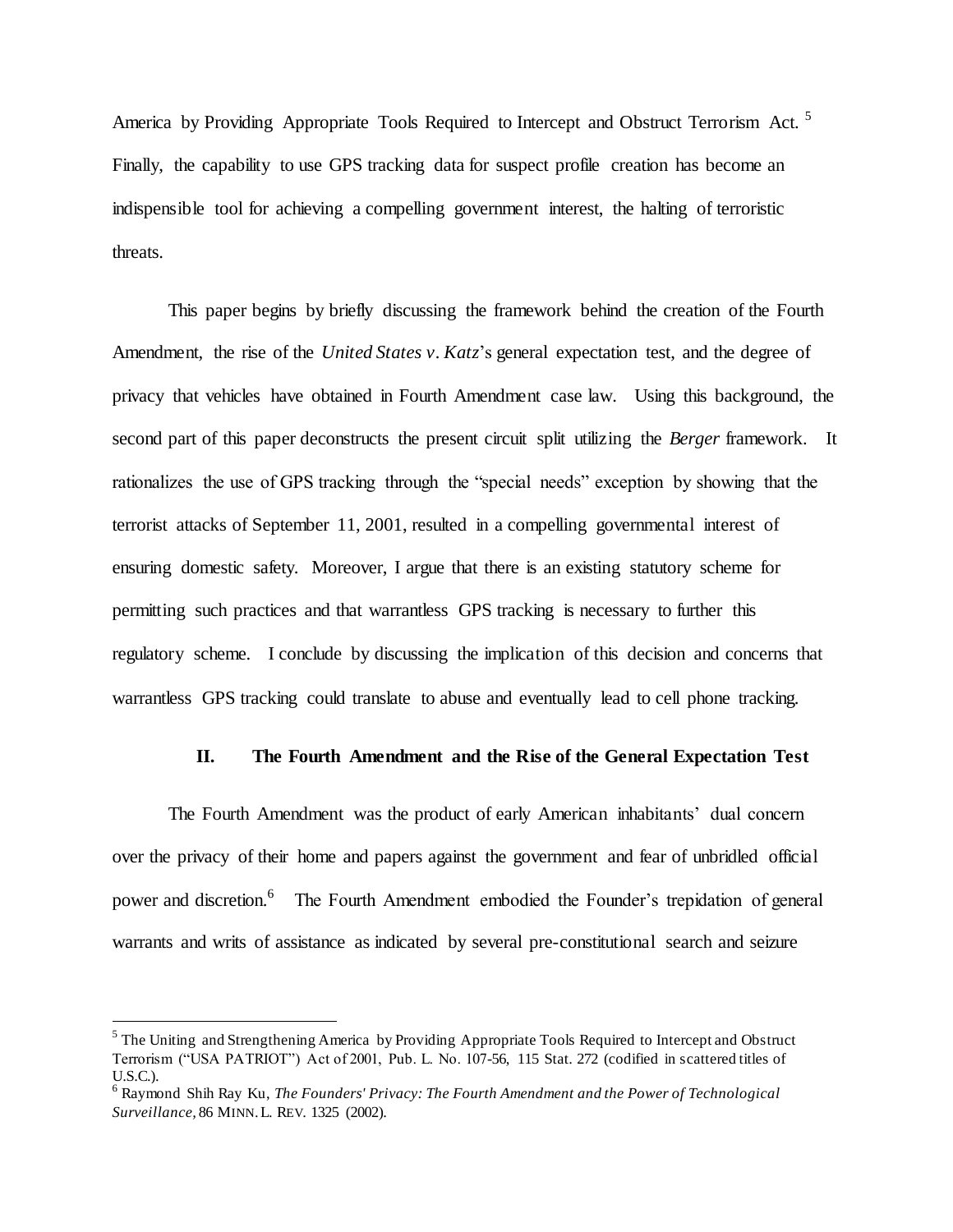cases including: *Wilkes v. Wood<sup>7</sup>, Entick v. Carrington*<sup>8</sup>, and the Writs of Assistance Case.<sup>9</sup> Embodying the framers' concerns over unbridled executive authority, the Fourth Amendment became a staple against intrusion.<sup>10</sup>

Based on the need to protect the "people" from unrestrained governmental intrusion, the Fourth Amendment stands as a compromise; allowing a right to security for citizens and a restrained governmental authority to maintain order. The text of the amendment reads: "The right of the people to be secure in their persons, houses, papers, and effects, against unreasonable searches and seizures, shall not be violated, and no warrants shall issue, but upon probable cause, supported by Oath or affirmation, and particularly describing the place to be searched, and the person or things to go be seized."  $11$  The first clause has been interpreted to provide a comprehensive right of citizens to be secure against unreasonable searches and seizures.<sup>12</sup> The second clause refers to the issuance of warrants and has a specific purpose of regulating warrant authority.<sup>13</sup> Its effects have been to ban the use of general warrants and mandate a distinct level of specificity prior to the issuance of any such warrant.<sup>14</sup>

<sup>&</sup>lt;sup>7</sup> 19 Howell's State Trials 1153 (K.B. 1763). This case involved Wilkes, a critic of King George II who was awarded damages by Lord Camden after the King's henchmen broke into Wilkes' home and rummaged through is personal papers. 8 19 Howell's State Trials 1029 (K.B. 1765). This case involved the King's messengers, who broke into the home of

John Entick, a writer, seized his personal papers and eventually arrested him. The messengers were acting p ursuant to a search authorization of the Secretary of State for the Northern Department. The Court held that the search was neither authorized by statute or precedent and, therefore, was impressible. Led to the principle that the Government may not act unless explicitly authorized by the law. Cuddihy, William; Hardy, B. Carmon (1980). "A Man's House Was Not His Castle: Origins of the Fourth Amendment to the United States Constitution". *William and Mary Quarterly* (Omohundro Institute of Early American History and Culture) 37 (3): 372–400.

<sup>&</sup>lt;sup>9</sup> See M.H. Smith, The Writs of Assistance Case (1978). This case involved a challenge of 63 merchants to British customs officers' authority to conduct general searches smuggled goods without particular authorization. <sup>10</sup> Ku, *supra 1,* at 1332-133.

<sup>&</sup>lt;sup>11</sup> U.S. Const. amend. IV.

<sup>12</sup> Thomas Y. Davies, *Recovering The Original Fourth Amendment*, 98 MICH.L. REV. 547, 557–58 (1999).

 $^{13}$  Id.  $14$  Id.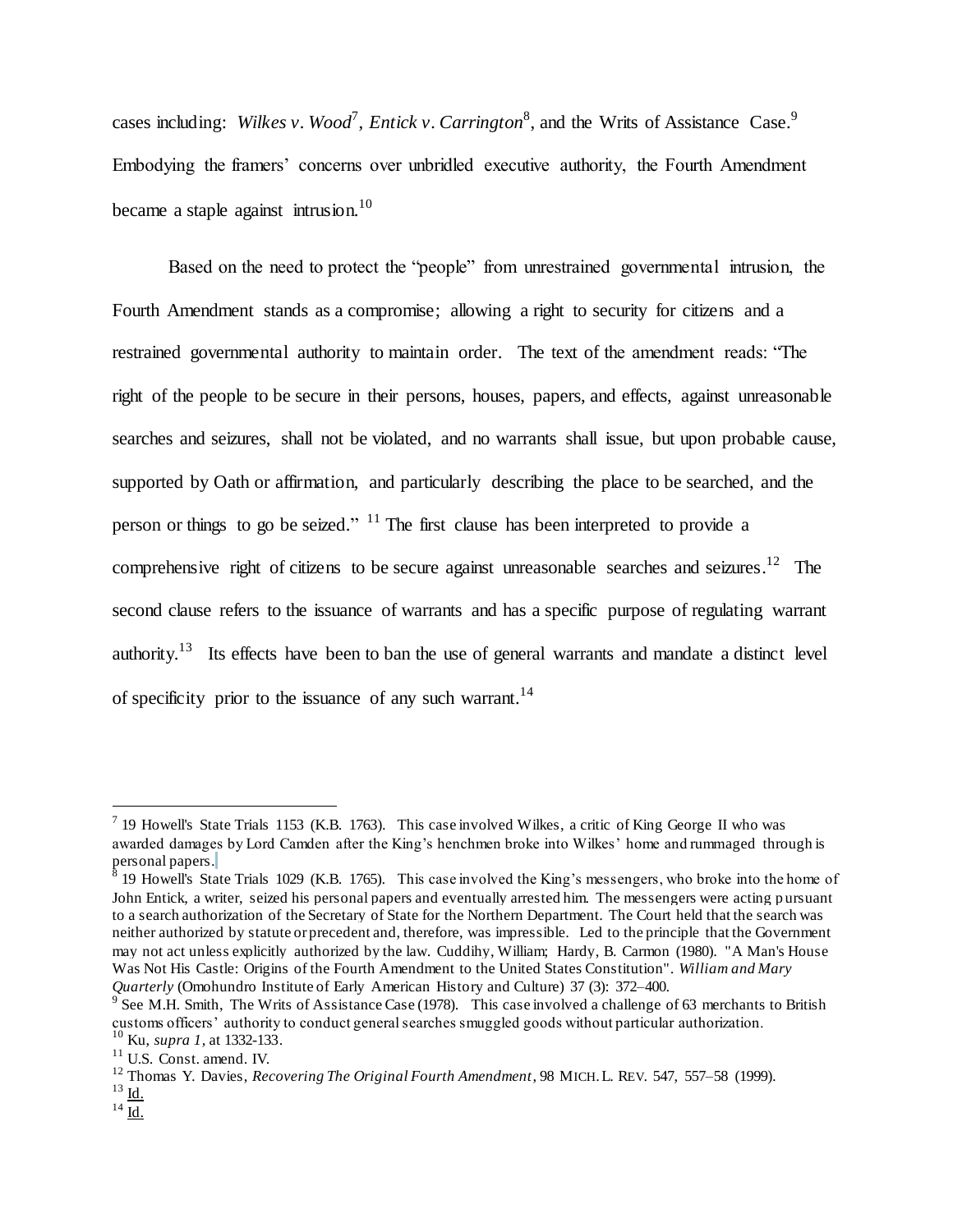The United States Supreme Court has infused Fourth Amendment jurisprudence with an emphasis on reasonableness.<sup>15</sup> Searching for a tool by which to analyze Fourth Amendment challenges, the Supreme Court developed the "reasonable expectation" test in *Katz v. United States.* <sup>16</sup> In particular, the Court held that Fourth Amendment protection applies only in settings where there is a subjective expectation of privacy that is exhibited and where the expectation of privacy is objectively reasonable to society.<sup>17</sup> One's home is rightfully within a zone of protection as a homeowner expects a degree of privacy from intrusion and, correspondingly, society embraces this expectation as being reasonable. Pursuant to this decision, Fourth Amendment protection has been gauged based on an individual's expectation of privacy and, subsequently, the degree of reasonableness to which society embraces said expectation. This analysis led to the rise of different zones of privacy with the most protection given to a person's body<sup>18</sup>, followed by a person's home<sup>19</sup> and its curtilage<sup>20</sup>, and a severely diminished expectation within the public sphere.<sup>21</sup> While some challenge the use of a reasonableness assessment,<sup>22</sup> it is undisputed that, presently, any future decision concerning the Fourth Amendment must endure

<sup>&</sup>lt;sup>15</sup> See California v. Acevedo, 500 U.S. 565, 583 (1991) (Scalia, J., concurring) (asserting "the first principle that the 'reasonableness' requirement of the Fourth Amendment affords the protection that the common law afforded"); Vernonia School Dist. 47J v. Acton, 515 U.S. 646, 652 (1995) ("As the text of the Fourth Amendment indicates, the ultimate measure of the constitutionality of a government search is 'reasonableness.'"); Whren v. United States, 517 U.S. 806, 817 (1996) ("It is of course true that in principle every Fourth Amendment case, since it turns upon a 'reasonableness' determination, involves a balancing of all relevant factors.")

<sup>&</sup>lt;sup>16</sup> Katz v. United States, 389 U.S. 276 (1960).

 $17 \overline{Id.}$  at 361.

 $18$  United States v. Flores-Montano, 541 U.S. 149, 152–53 (2004)(finding that a search of a person's body deserves a higher degree of scrutiny and level of suspicion on the part of the searching parties).

Kyllo v. United States, 533 U.S. 27 (2001).

<sup>&</sup>lt;sup>20</sup> United States v. Dunn, 480 U.S. 294 (1987).

<sup>&</sup>lt;sup>21</sup> Oliver v. United States, 466 U.S. 170 (1984) (discussing that there is no legitimate expectation of privacy in the public sphere).

<sup>22</sup> Lee, Cynthia, Reasonableness with Teeth: The Future of Fourth Amendment Reasonableness *Analysis*, GWU Law School Public Law Research Paper No. 576; GWU Legal Studies Research Paper No. 576. (concern that Implicit bias may also lead courts to exercise their discretion to decide whether a search is reasonable in ways that favor law enforcement and disfavor Blacks and Latinos who make up the bulk of individuals arrested, tried, and convicted of crimes in the United States).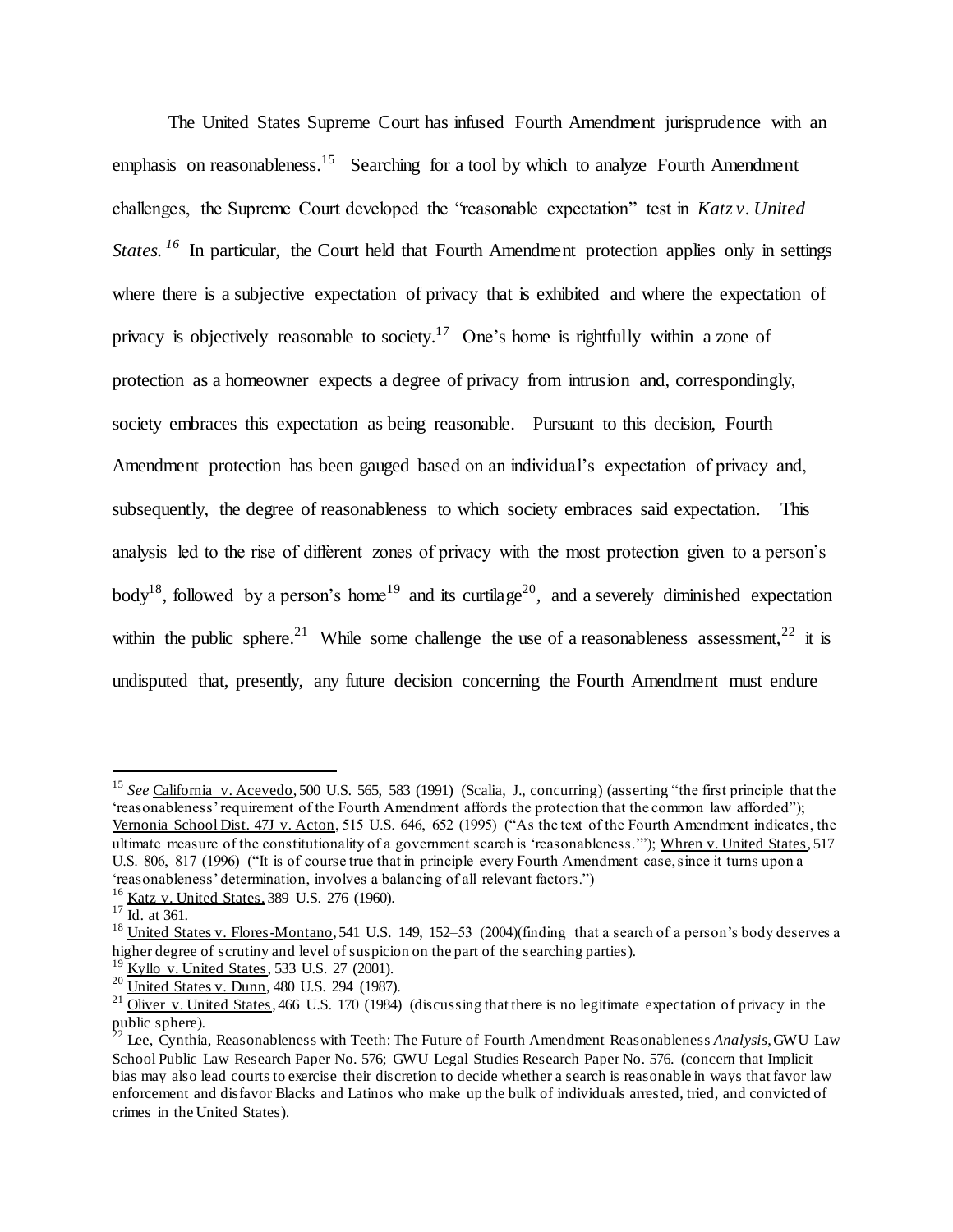reasonableness scrutiny: gauging a subjective expectation of privacy with society's willingness to embrace it.

#### **i. Vehicles and the Law: Understanding the Present Split.**

The motor vehicle has been afforded only limited Fourth Amendment protection due to diminished expectation of privacy one has in their automobile. <sup>23</sup> Since *Chadwick v. United States*, the United States Supreme Court has consistently held that car owners, passengers, and operators are entitled to a reduced degree of expectation of privacy in their motor vehicles.<sup>24</sup> The Court explicitly notes that "[O]ne has a lesser expectation of privacy in a motor vehicle because its function is transportation and it seldom serves as one's residence or as the repository of personal effects…. It travels public thoroughfares where both its occupants and its contents are in plain view.<sup> $25$ </sup> The Court rationalized that automobiles are operated on the open highway and are consistently subject to plain view intrusion.<sup>26</sup> Moreover, cars must be licensed which encompasses a highly regulated operations including a myriad of rules.<sup>27</sup> Finally, automobiles are required to periodically undergo official inspections and are even taken into police custody in the interest of public safety.<sup>28</sup> Combined, these factors amount to a reduced expectation of privacy that permits leeway in automobile searches and seizures.

<sup>23</sup> Chadwick, *infra* 19.

<sup>&</sup>lt;sup>24</sup> United States v. Chadwick, 433 U.S. 1, 12–13 (1977)(reaffirming the Carroll Doctrine's automobile expectations with the added rationale that in addition to a car's mobility, a reduced expectation of privacy permits the search of a car upon the finding of probable cause that the car contained contraband and that it not practicable to obtain a warrant).

<sup>25</sup> Id. at 12 (citing Cardwell v. Lewis*,* 417 U.S. 583, 590 (1974)).

 $^{26}$  Id.

 $^{27}$   $\frac{\text{1d}}{\text{1d}}$ .

<sup>28</sup> Id.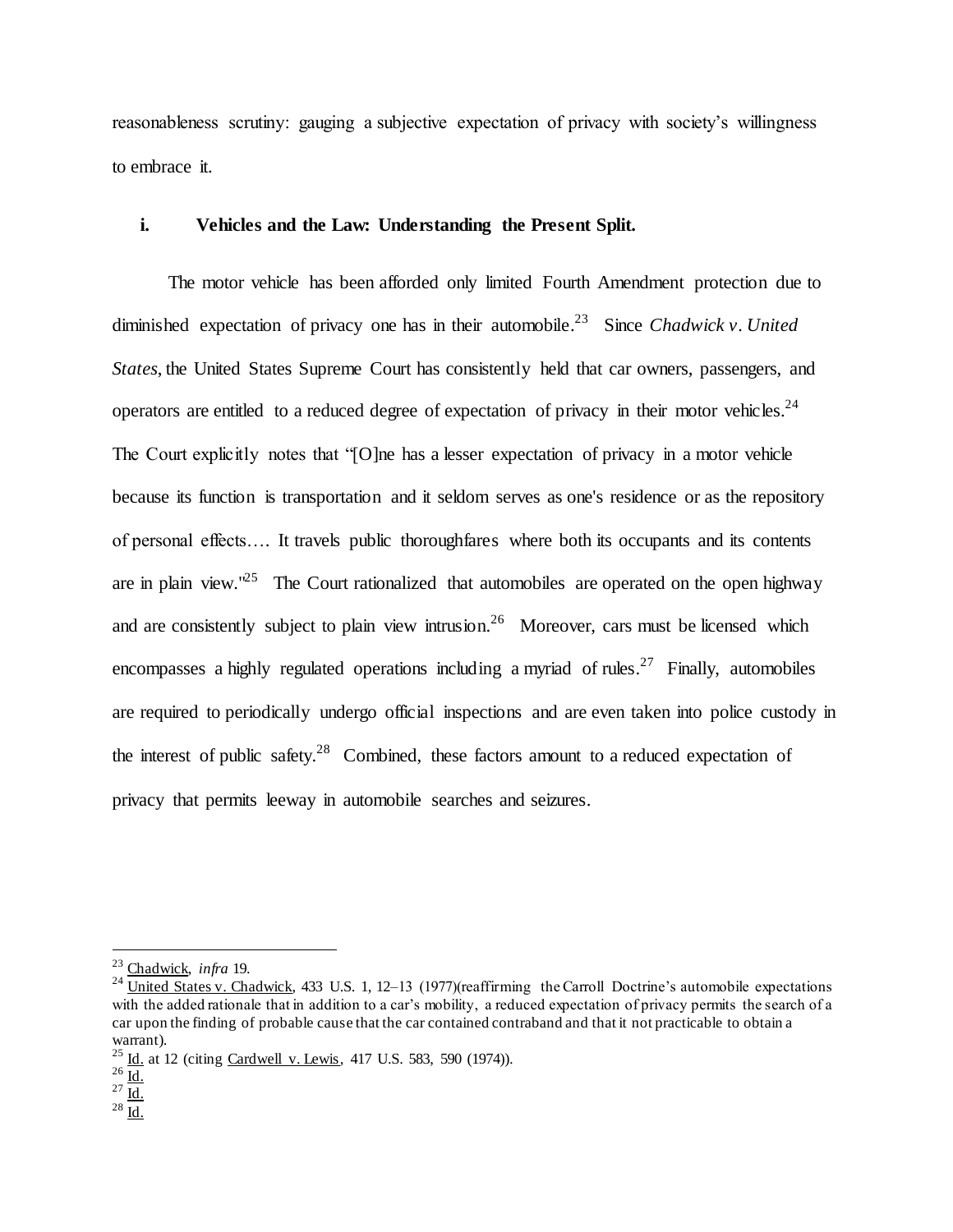In a seminal case concerning automotive tracking, the Court upheld the use of a beeper device for tracking purposes in a drug related investigation.<sup>29</sup> The beeper apparatus emitted signals that could be picked up by a radio receiver inside a container of Chloroform. 30 In *United States v. Knotts,* officers followed Knotts after his purchase of Chloroform, using visual surveillance and radio signal tracking, eventually leading to the finding of a drug lab.<sup>31</sup> Confronted with this advance in technology coupled with the reduced expectation of privacy in cars, the Court held that monitoring beeper signals did not violate any legitimate expectation of privacy.<sup>32</sup> The Court explained that tracking a beeper is akin to the following of an automobile on public streets and that there is no expectation of privacy of having a car observed arriving on one's premises after leaving a public highway. <sup>33</sup> Relying on *Knotts,* lower courts have condoned law enforcement officers' use of tracking devices without prior warrant authorization. The decision, however, was not without flaws as indicated by Justice Brennan's concurrence expressing concern that had the defendant challenged not merely certain aspect of the monitoring of the beeper but also the original installation, the Court would have had a much more difficult time addressing the matter.<sup>34</sup>

The Court expanded on the degree to which technology may be utilized without a warrant. Nearly 20 years following *Knotts*, the Court decided *Kyllo v. United States* which involved the use of a heat seeking device officers utilized to scan a home for heat lamps commonly used to grow marijuana.<sup>3536</sup> The Court held there is a minimal expectation of privacy

 $\overline{a}$ 

 $31 \overline{\mathrm{Id.}}$  at 279.

<sup>33</sup> Id.

 $^{29}$  United States v. Knotts, 460 U.S. 276 (1983).

 $30 \overline{\underline{\text{Id}}.}$ 

 $32 \overline{\mathrm{Id.}}$  at 282.

 $34 \overline{\text{Id.}}$  at 286–87 (Brennan, J., concurring).

 $\frac{35 \text{ Kyllo v. United States}}{233 \text{ U.S. } 27 \text{ (2001)}}$ .

 $36$  Id. at 29.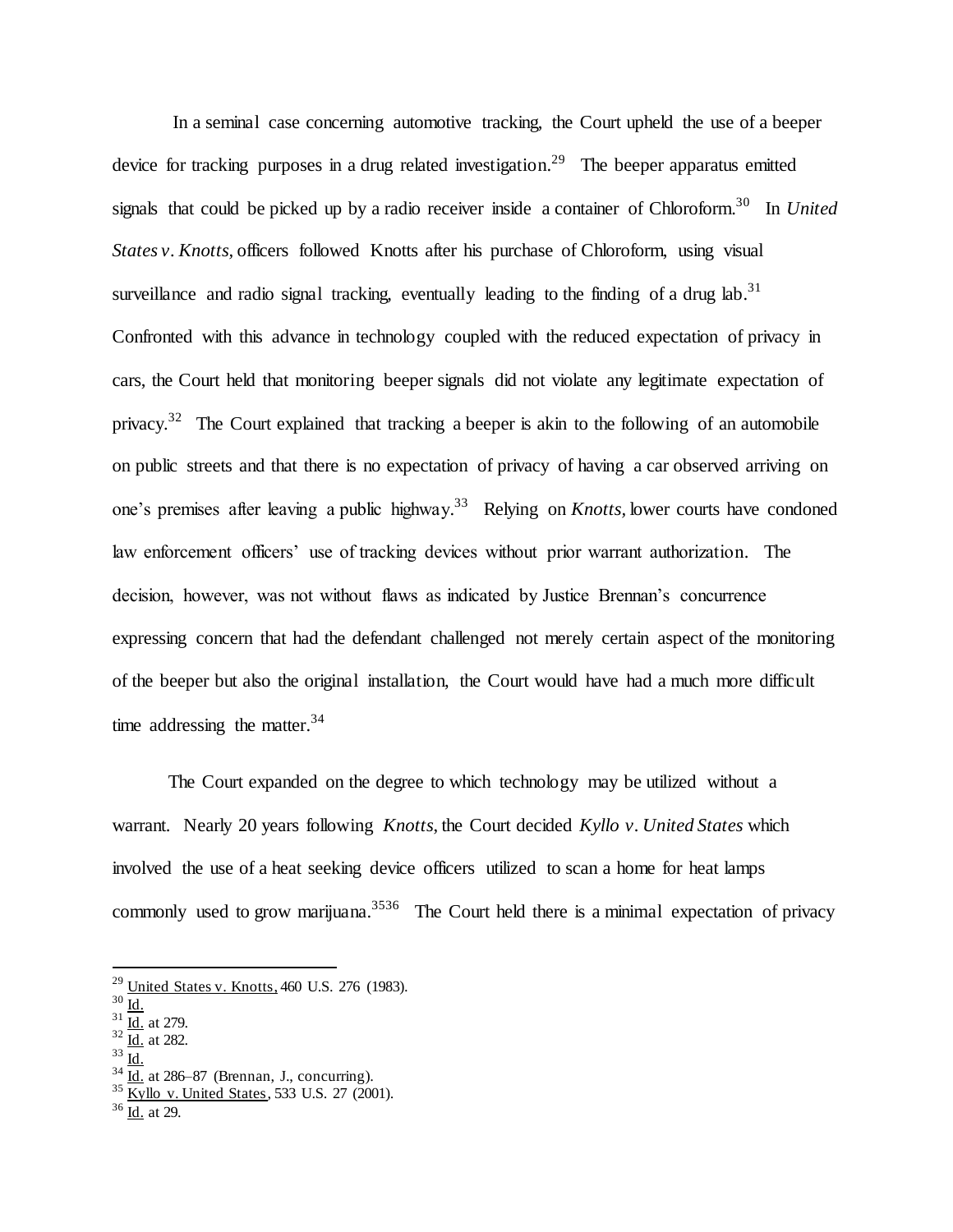that protects against the use of sense enhancing technology to obtain information regarding the anterior of a home that "could not otherwise be obtained without physical intrusion into a constitutionally protected area.<sup>37</sup> While visual observation is normally not a search at all, here, the technological advent permits a breach of the home and, therefore, a search took place and a warrant is required.<sup>38</sup> The Court based its decision on two major premises: first, the home is entitled to special protection and, second, the technology in question was not in general public use. 39

The Circuit courts were left to reconcile these two decisions in the context of Global Position System (Hereinafter "GPS") surveillance. GPS tracking involves the use of a device that is attached to the exterior of a car which omits a signal and is subject to continuous monitoring and data collection.<sup>40</sup> A GPS has three main components including a network of satellites that transmits ranging signals, a control segment maintaining GPS through a system of ground- monitor stations and satellite upload facilities, and user-receivers that process signals of at least four of these satellites. $41$  The GPS device uses the signaled information to mathematically determine the receiver's location, velocity, and time in a process known as trilateration. 42

While GPS tracking was originally developed in the early 1970s by the United States Department of Defense, the technology has since been utilized on a large mass scale.<sup>43</sup> With wide usage, the number of GPS satellites has additionally increased from the original twenty-

 $37$  <u>Id.</u> at 32.

 $38$  Id.

 $39 \overline{\mathrm{Id}}$ .

<sup>&</sup>lt;sup>40</sup> Elliott Kaplan and Christopher Hegarty, Understanding GPS: Principles and Applications, (2nd ed. 2006).

<sup>41</sup> Adam Koppel, *Warranting a Warrant: Fourth Amendment Concerns Raised by Law Enforcement's Warrantless Use of GPS and Cellular Phone Tracking*, 64 U. MIAMI L. REV.1061, 1063–64 (2010).

 $42$  Id.

<sup>&</sup>lt;sup>43</sup> Ahmed El-Rabbany, Introduction to GPS: The Global Positioning System 1 (1st ed. 2002).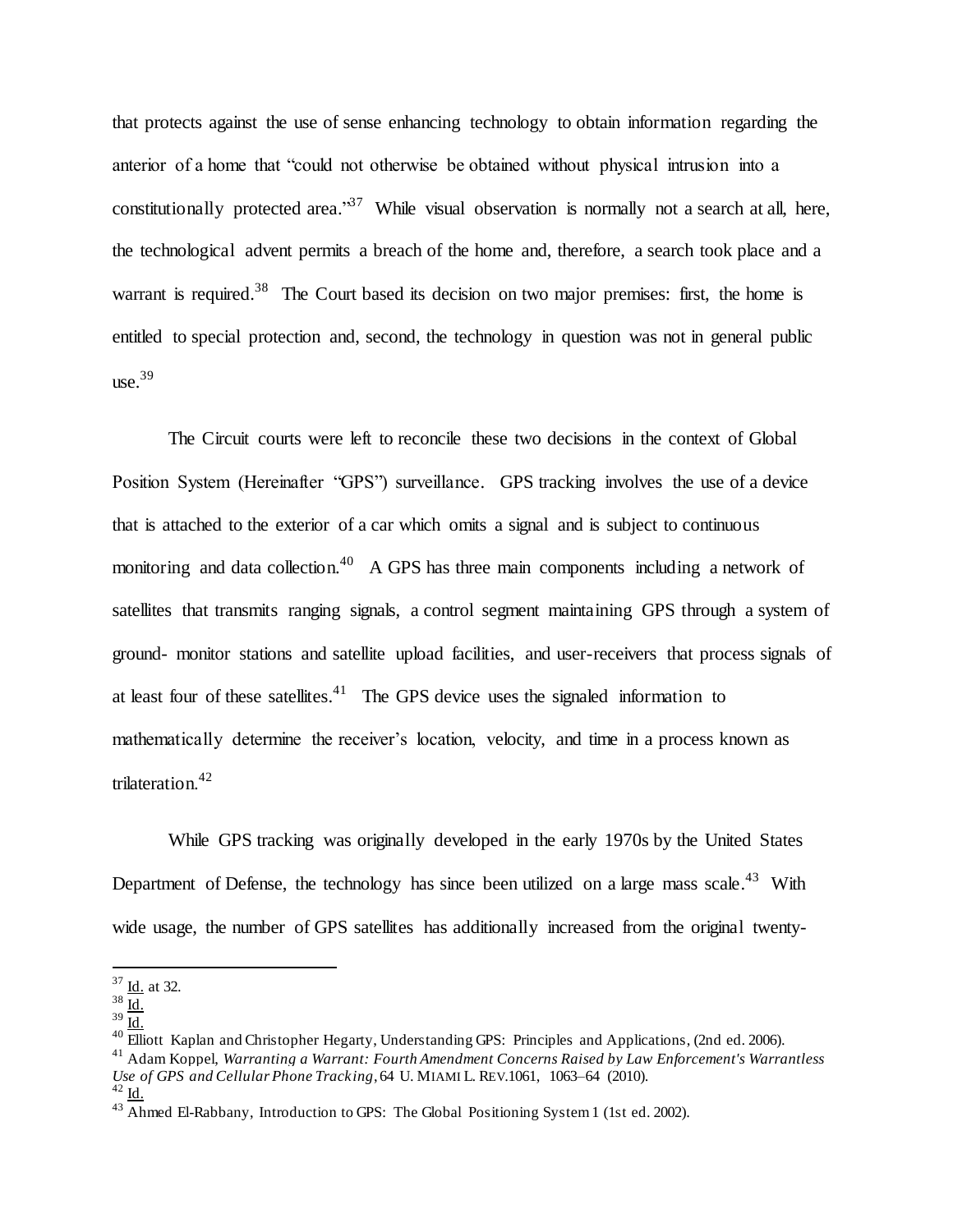four in 1994 to the present thirty satellite system, thereby permitting greater operability and accuracy.<sup>44</sup> Currently, a basic receiver can accurately determine its position within a few meters.<sup>45</sup> A more advanced GPS system is able to utilize differential data to improve its positing accuracy to within centimeters.<sup>46</sup> Moreover, weather conditions do not affects GPS monitoring, thereby truly permitting continuous positioning and timing information.<sup>47</sup> Technological advances in GPS machinery made its data output all the more accurate and continuous, leading to great advances within the public and reliance by police officers for surveillance purposes.

In its signal emitting capacity, GPS tracking is akin to the beeper tracking that was found permissible in *Knotts. 48* GPS tracking generally take place outside the scope of the home and is a technology that is presently in widespread public use. These aforementioned factors distinguish GPS tracking from the infra-thermal context that *Kyllo* confronted, yet, the Supreme Court has not tackled the decision directly.<sup>49</sup> GPS tracking, however, presents an additional privacy intrusion given its record-keeping function. With continuous data output, officers may deduct a pattern of behavior and insight into a person's private movements that is not available with either visual or beeper tracking.<sup>50</sup> This led to much confusion amongst the Circuits leaving the matter highly disputed and subject to different interpretations.

Each circuit has handled this issue somewhat differently, yet two schools of thought have eventually emerged. The majority of the circuit courts side with a permissive interpretation of

- $^{45}$   $\overline{\mathrm{Id}}$ .
- $46 \overline{Id}$ .

- $^{47}$  Id.
- <sup>48</sup> Katz, *supra* 16.
- <sup>49</sup> Oliver, *Supra* 21*.*

<sup>44</sup> Id., *supra* 25.

<sup>50</sup> Berry, *Supra 66*.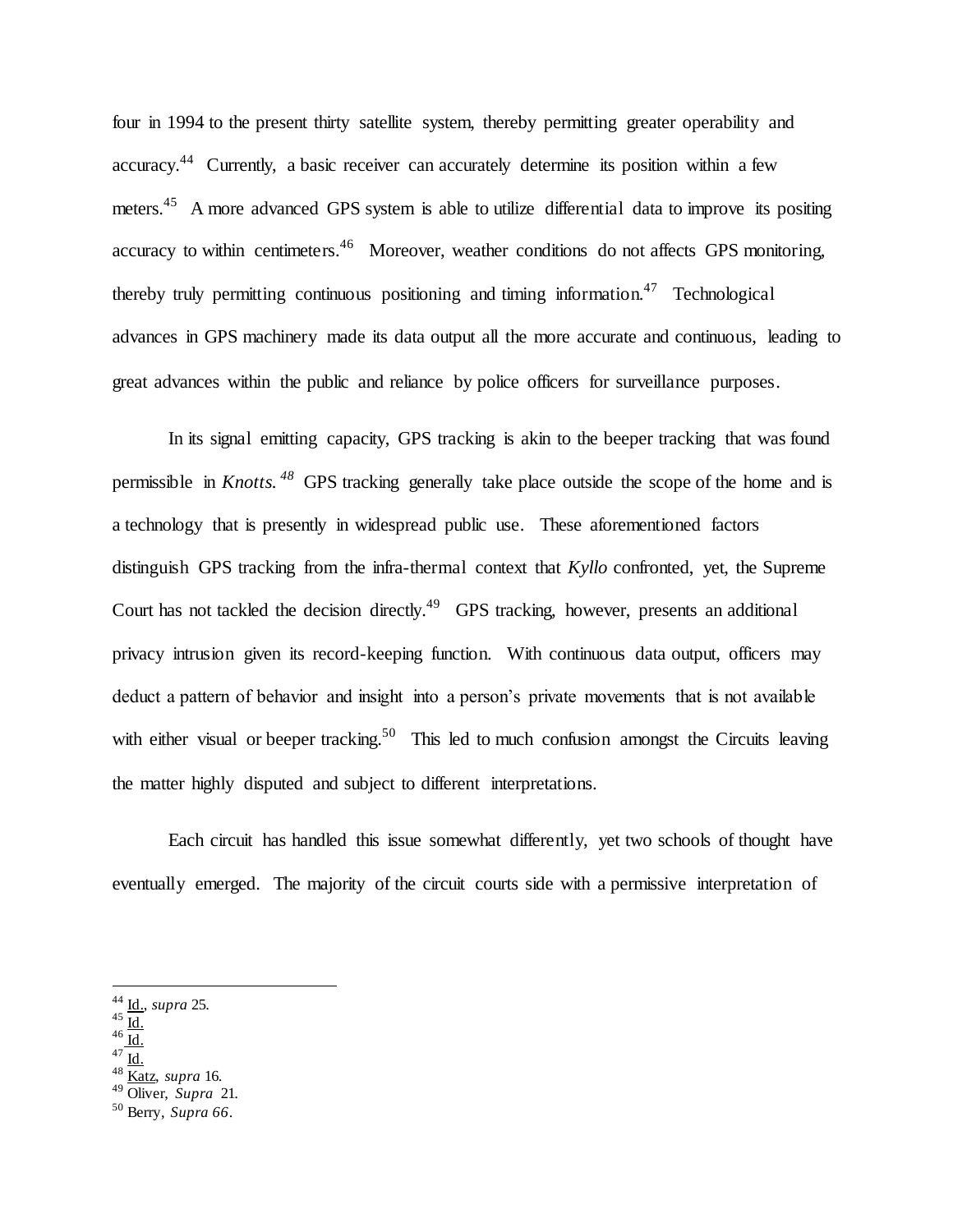*Knotts<sup>51</sup>* allowing police officers to track potential suspects without probable cause or the procurement of warrants.<sup>52</sup> The minority is represented by the D.C. circuit which requires a showing of probable cause and warrant authorization prior to GPS tracking.<sup>53</sup> Courts, however, have differed on what showing is necessary prior to police officer's use of tracking devices. The 1st Circuit, prior to *Knotts*indicated a hesitation to permit tracking in the context of beepers installed without a warrant.<sup>54</sup> The court stated that officers should have some evidentiary support prior to tracking.<sup>55</sup> In that case, the officers had probable cause to utilize the tracking machinery, yet, the court added that a lesser standard would have sufficed.<sup>56</sup> While eventually the 1st Circuit defaults to *Knotts,* it did not explicitly abandon its requirement that office engaging in surveillance have some basis in fact prior to such monitoring.<sup>57</sup> This default approach has been embraced by the  $2nd^{58}$  and  $3rd^{59}$  circuits as well, all of which indicate that groundless tracking is not permitted and some evidentiary basis is required.

The 5th and 8th Circuits have required that officers have reasonable suspicion prior to monitoring suspects with GPS tracking. This intermediary standard requires that officers have some reasonable suspicion that criminal activity is taking place and invasive surveillance is,

<sup>51</sup> Kyllo, *Supra* 19.

<sup>52</sup> *See generally* United States v. Sparks, 755 F. Supp. 2d 384 (2010); Morton v. Nassau County Police Dep't, 2007 U.S. Dist. LEXIS 87558 (E.D.N.Y. Nov. 27, 2007); United States v. Berry, 300 F. Supp. 2d 366 (D.M.D. 2004); United States v. Hernandez, 647 F.3d 216 (5th Cir. 2011); United States v. Walker, 771 F.Supp. 2d 803 (2011); United States v. Garcia, 474 F.3d 994 (7th Cir. 2007); United States v. Marquez, 605 F.3d 604 (8th Cir. 2010); United States v. McIvar, 186 F.3d 1119 (9th Cir. 1999); United States v. Pineda-Moreno, 591 F.3d 1212 (9th Cir. 2010).

<sup>53</sup> United States v. Maynard, 615 F.3d 544 (D.C. Cir. 2010).

<sup>54</sup> United States v. Moore, 562 F.2d 106 (1st Cir. 1977).

 $55 \underline{\text{Id.}}$ 

 $56 \overline{\mathrm{Id}}$ . at 111.

 $57 \overline{\text{United States v. Sparks}}$ , 755 F.Supp.2d 384 (2010).

<sup>&</sup>lt;sup>58</sup> Morton v. Nassau County Police Dep't, 2007 U.S. Dist. LEXIS 87558 (E.D.N.Y. Nov. 27, 2007) (holding that following Knotts, there is no reasonable expectation of privacy in one's movements on public ways, and there was no search or seizure by the placement of a GPS to a vehicle based upon previous sighting of residential burglaries).<br><sup>59</sup> United States v. Hosbbach, 518 F.Supp. 759 (E.D. Pa. 1980) (holding that prior judicial authorizatio

unnecessary to a bumper beeper installation).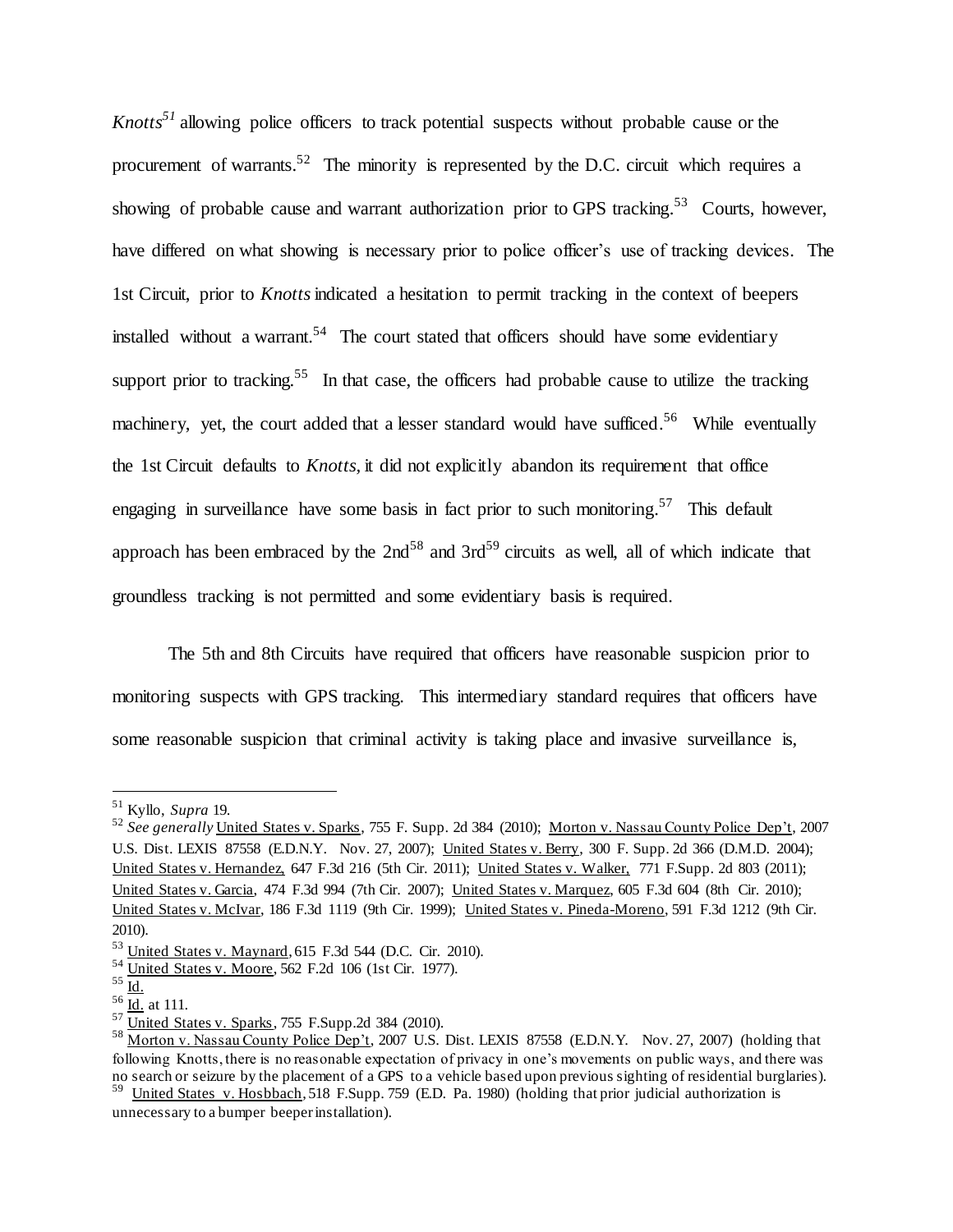therefore, necessary. Pre *Knotts,* the 5th Circuit explicitly held that the warrantless attachment of an electric device to the exterior of a suspect's vehicle, based upon reasonable suspicion, was permissible.<sup>60</sup> Similarly, the 8th Circuit indicated that when police have "reasonable suspicion" that a specific vehicle is transporting drugs; a warrant is not required to install "non-invasive" GPS tracking for a "reasonable period of time." <sup>61</sup> While both circuits defaulted to a *Knotts* type analysis.<sup>62</sup> neither court has explicitly abandoned its intermediary standard of investigation. The 6th Circuit was swayed by *Knotts* and the 8th Circuit's decision in *Marquez. <sup>63</sup>* Pre-*Knotts,* The 6th circuit held that a request for beeper tracking was unreasonable when it did not explicitly specify a time limitation.<sup>64</sup> The court later sided with the 8th Circuit in holding that attaching a tracking device based on police's reasonable suspicion that a vehicle is transporting drugs is permissible and is not a search.<sup>65</sup> The 4th Circuit has indicated some concern about applying a Knotts-beeper type analysis to the GPS context.<sup>66</sup> The Court detailed the difference between a beeper that merely helps the police stay in contact with the vehicle that they are actively monitoring as opposed to a GPS system that wholly substitutes police surveillance.<sup>67</sup> Moreover, the recording of GPS information could amount to severe intrusion and the court indicated that Supreme Court could opt for a warrant requirement based on the degree of intrusion.<sup>68</sup>

<sup>60</sup> United States v. Michael, 645 F.2d 252 (5th Cir. 1981).

<sup>61</sup> United States v. Marquez, 605 F.3d 604, 610 (8th Cir. 2010).

 $62$  Id.; United States v. Hernandez, 647 F.3d 216 (5th Cir. 2011) (holding that GPS tracking tagged to the undercarriage of the defendant's brother vehicle was permissible because public streets scan never fall within a home's curtilage and defendant's expectation of privacy is substantially reduced in a vehicle parked in plain view in a public place).

<sup>63</sup> Marquez, *supra* 49.

<sup>64</sup> United States v. Bailey, 628 F.2d 938, 945 (6th Cir. 1980).

 $65$  United States v. Walker, 771 F.Supp.2d 803 (2011).

<sup>66</sup> United States v. Berry, 300 F.Supp.2d 366 (2004).

 $67 \overline{\mathrm{Id}}$ .

 $68$  Id.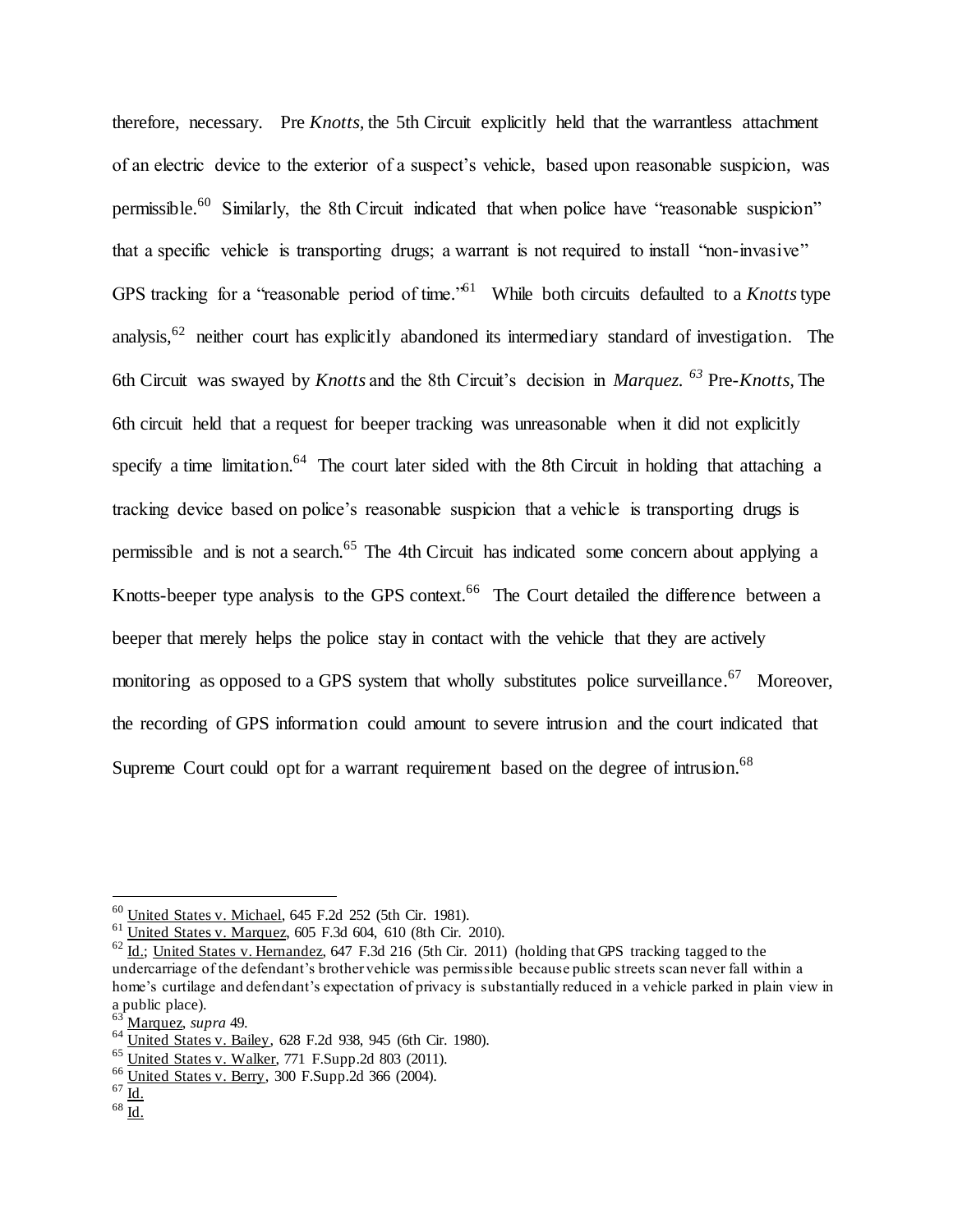The 7th and 9th<sup>69</sup> circuits have both held hat GPS tracking is not a search and, therefore, no warrant is necessary. The 7th Circuit explicitly held that there is no search or seizure under the  $4<sup>th</sup>$  amendment when police attaches a GPS to a vehicle that: 1) does not draw power from the car's engine or battery; 2) does not take up room occupied by passengers or packages; or 3) does not alter the vehicle's appearance.<sup>70</sup> The court there analogized GPS tracking to the use of surveillance cameras and satellites images, neither of which is considered a search in the Fourth Amendment context.<sup>71</sup> The 9th Circuit emphasized the diminished expectation one has in the undercarriage of a vehicle, where GPS tracking devices are traditionally placed, and ultimately concluded that any such installation does not amount to a search.<sup>72</sup>

Conversely, the D. C. Circuit has recently decided *United States v. Maynard,* wherein it held that the continuous GPS monitoring of a suspect for a period of a month was impermissible.<sup>73</sup> Recognizing that prolonged monitoring yields a highly detailed profile of where a person travels, their association, including political, religious, and personal relationships, the court decided that such tracking amounted to a search.<sup>74</sup> The court emphasized that an ordinary person has a reasonable expectation of privacy in their movements, especially within the course of a month.<sup>75</sup> The Court eventually held that *Knotts* did not govern cases such as these and that police officers offended defendant's reasonable expectation of privacy by tracking his movement continuously. <sup>76</sup> *Maynard* contradicts the argument that GPS tracking is akin to a

<sup>69</sup> Sparks *Infra* 57; Hosbach, *infra* 59.

 $70$  United States v. Garcia, 474 F.3d 994, 997 (7th Cir. 2007).

 $^{71}$  Id.

 $^{72}$  United States v. Pineda-Moreno, 591 F.3d 1212 (9th Cir. 2010); United States v. McIvar, 186 F.3d 1119 (9th Cir. 1999).

 $^{73}$  United States v. Maynard, 615 F.3d 544 (D.C. Cir. 2010).

 $^{74}$   $\overline{Id}$ , at 562.

 $^{75}$   $\frac{10}{10}$  at 559.

 $^{76}$  Id. at 549, 564.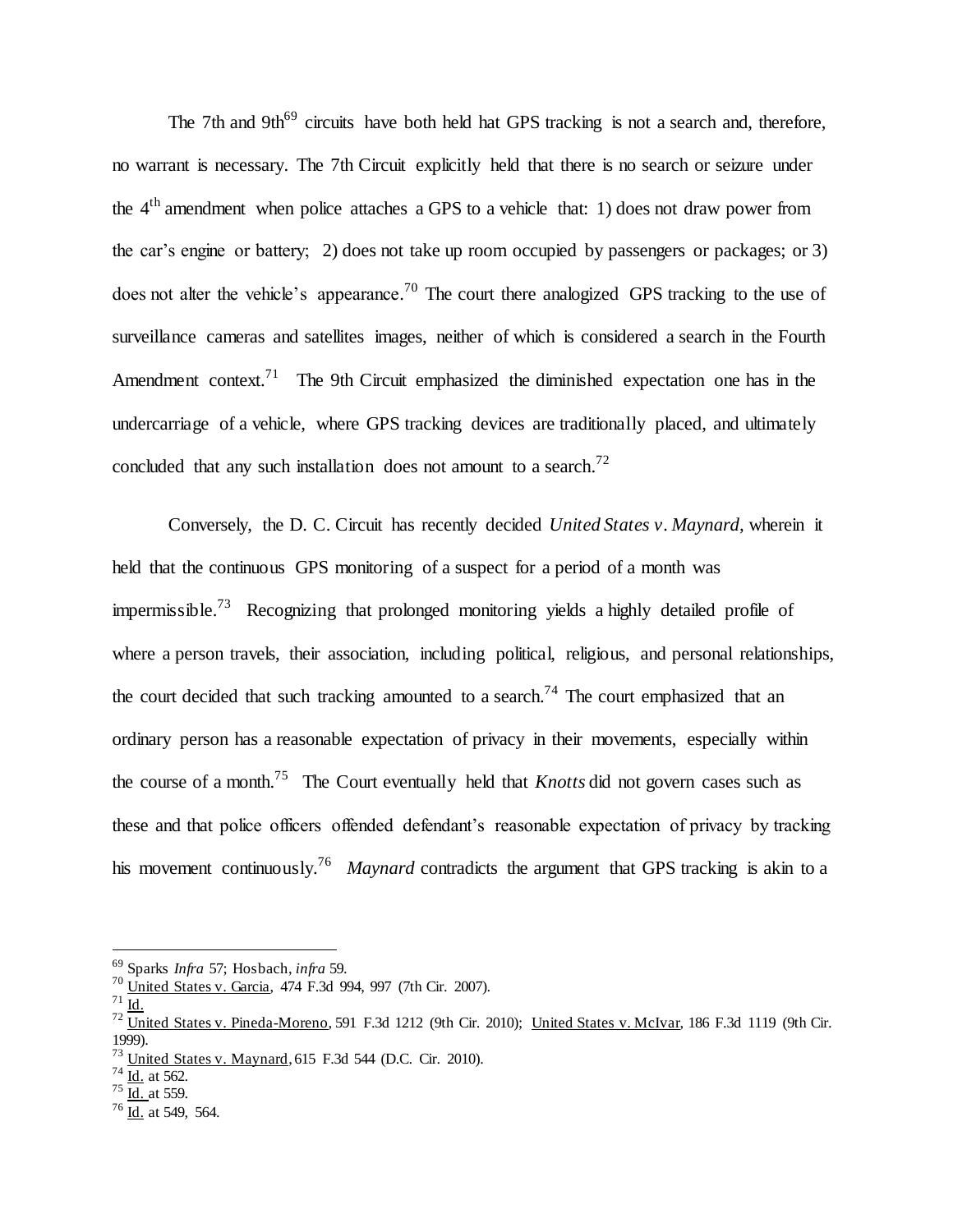visual surveillance because of the accuracy and degree to which the information is obtained.<sup>77</sup> GPS tracking presents an additional, more invasive facet, in its information capacity, eventually amounting to a movement profile. In the *Maynard* case, this movement profile served as the primary basis for finding that the defendant was involved in a drug dealing conspiracy.<sup>78</sup> The United State Supreme Court has recently granted certification to hear the case and conclusively resolve this dispute.<sup>79</sup> The "special needs" exception to the warrant requirement could provide the basis for the Court's decision that GPS tracking should be permitted as a warrantless practice.

## **III. Analysis: Rationalizing GPS Tracking Through The Special needs Exception**

The Supreme Court has developed a series of exceptions to the stringent warrant requirements of the Fourth Amendment on the basis of many mitigating circumstances.<sup>80</sup> Among these is the "special need" exception wherein if the government search or seizure is designed to effectuate a special need beyond criminal enforcement, the Fourth Amendment analysis shifts from a probable cause inquiry to a balancing of interests.<sup>81</sup> With a lesser standard than probable cause, courts weigh the need for the search pursuant to the governmental interest and existing statutory scheme versus the degree of invasion into a person's right to privacy.<sup>82</sup> Largely favoring a reasonable suspicion standard, courts have gone so far as to permit area

 $^{77}$  Id.

 $^{78}$  Id.

 $^{79}$  United States v. Jones, 131 S. Ct. 3064 (2011)[oral argument Nov. 8].

<sup>&</sup>lt;sup>80</sup> See generally The Hot Pursuit Doctrine: Warden v. Hayden, 387 U.S. 294 (1967); Consent: Schneckloth v. Bustamonte, 412 U.S. 218 (1973); Plain View Doctrine- Arizona v. Hicks, 480 U.S. 321 (1987); Motor Vehicle Exception: Carroll v. United States, 267 U.S. 132 (1925); Arizona v. Gant, 556 U.S. 332 (2009). *See als*o Mascolo, Edward, Emergency Doctrine Exception to the Warrant Requirement under the Fourth Amendment, 22 BUFF. L. REV. 419 (1972-1973).

<sup>81</sup> Nat'l Treasury Employees Union v. Von Raab, 489 U.S. 656 (1989); Skinner v. Ry. Labor Executives' Ass'n., 489 U.S. 602, 624 (1989) (holding that an exception applies when a search serves "special government needs" beyond the normal needs of law enforcement; in which case, the search may be reasonable despite the absence of a warrant, probable cause, or even individualized suspicion).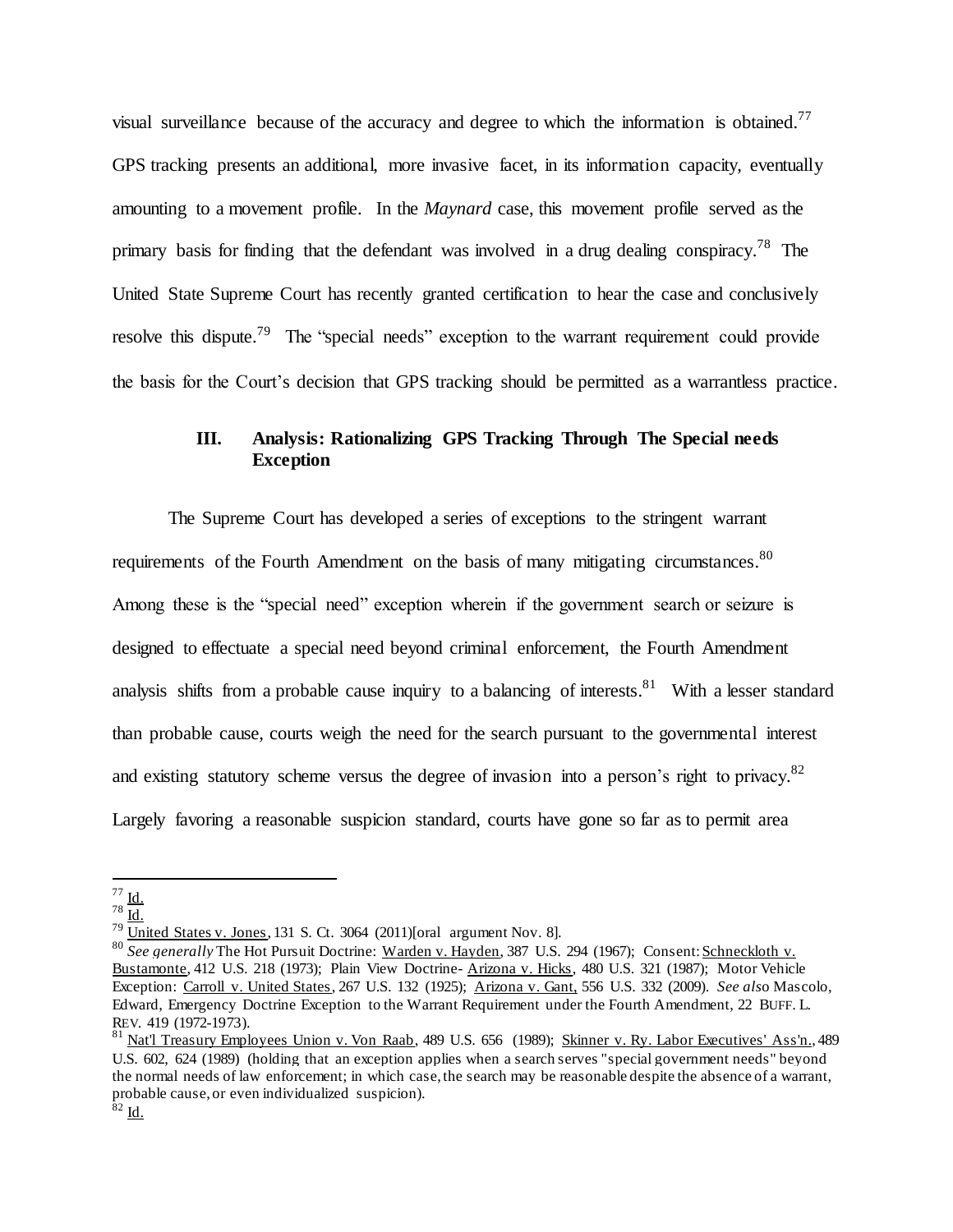warrants, safety inspections,  $83$  and administrative searches of commercial  $84$  and non-commercial structures. More recently, the Supreme Court expanded warrantless searches, based on reasonable suspicion, in a school setting.<sup>85</sup> The Court upheld the search of a student's purse for cigarettes by reasoning that the search effectuated the state's need to assure a safe and healthy learning environment. <sup>86</sup> Reasonable suspicion has since been upheld as a sufficient standard for protecting citizens' diminished expectation of privacy in schools<sup>87</sup>, employment<sup>88</sup>, and governmental posts.<sup>89</sup> This expansion indicates a judicial willingness to embrace alternatives to the probable cause standard and an inclination to allow the government to effectuate social policies with invasive means. Such rationalization could permit sufficient justification for GPS tracking in the wake of 9/11 and increased compromising of Fourth Amendment protection on national safety grounds. We, therefore, proceed to examine the reasonableness of GPS tracking through a two step analysis as enunciated the by the Supreme Court in *New York v. Burger. 90* There, the Supreme Court held that searches pursuant to the "special need" exception must be the product of a substantial governmental interest that informs the regulatory scheme that permits warrantless searches.<sup>91</sup> In this step, the analysis turns on finding a compelling governmental interest and an existing statutory scheme. Secondly, the warrantless inspection must be necessary to further the regulatory scheme and provide for a constitutionally adequate substitute

 $\overline{a}$ 

 $89$  Treasury Employees Union v. Von Raab, 489 U.S. 656 (1989.

<sup>83</sup> Camera v. Municipal Court, 387 U.S. 523 (1967).

<sup>&</sup>lt;sup>84</sup> New York v. Burger, 482 U.S. 691 (1987).

<sup>85</sup> New Jersey v. T.L.O, 469 U.S. 325 (1985).

 $86 \underline{\mathsf{Id}}$ .

 $87 \underline{\mathsf{Id}}$ .

<sup>88</sup> Skinner v. Ry. Labor Executives' Ass'n., 489 U.S. 602, 624 (1989). See also City of Ontario v. Quon, 130 S.Ct. 2619 (2010) (holding that where an employee has a legitimate privacy expectation, an employer's intrusion on that expectation ''for non-investigatory, work-related purposes, as well as for investigations of work-related misconduct, should be judged by the standard of reasonableness under all the circumstance)**.** 

<sup>&</sup>lt;sup>90</sup> New York v. Burger, 482 U.S. 691 (1987). The Court in Burger actually divided the reasonableness analysis to a 3-prong inquiry. Here, we coupled the second and third prongs for brevity purposes and similarity in arguments for sufficing them both in this context.

 $91$  Id. at 702.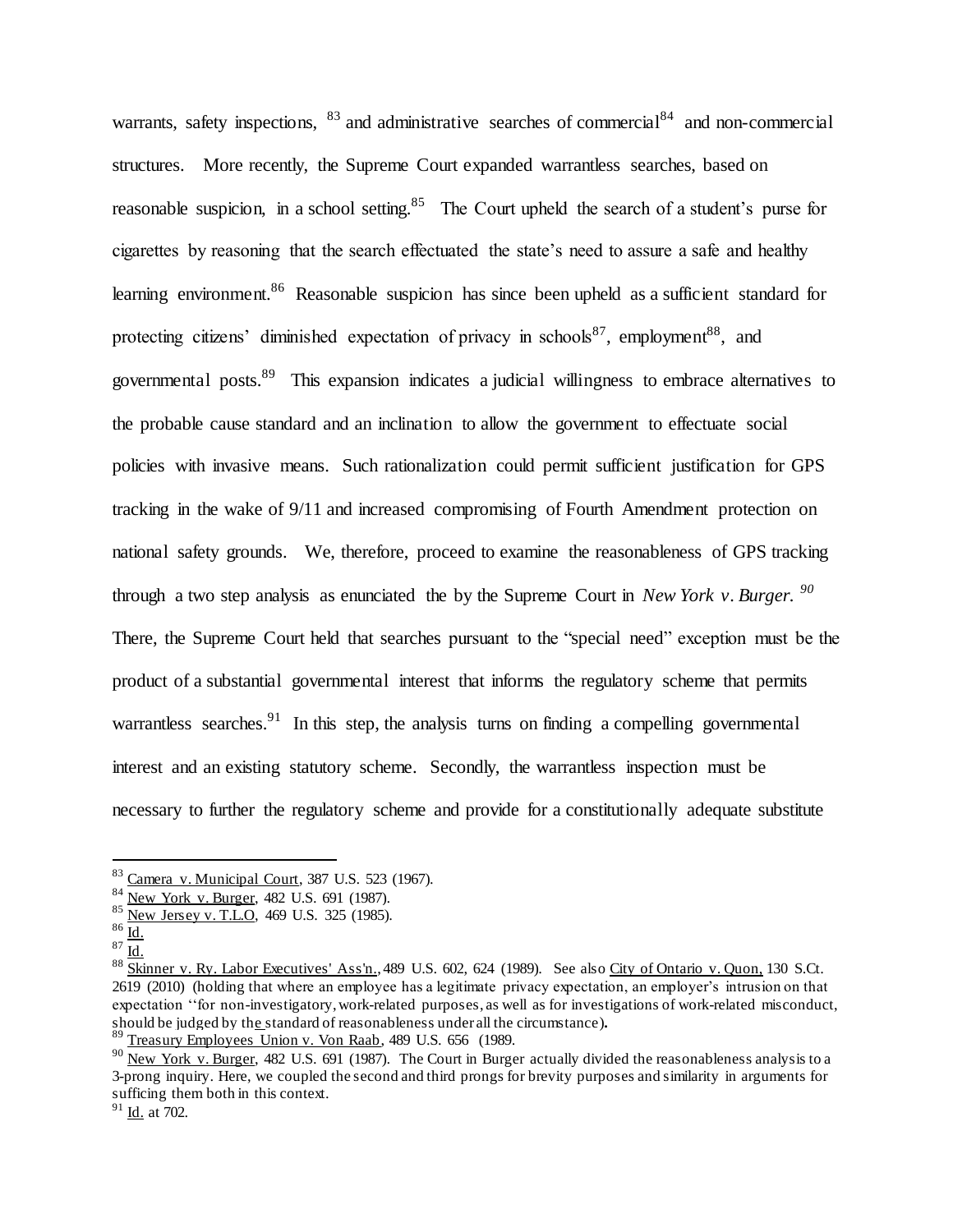for a warrant.<sup>92</sup> GPS tracking fulfills both prongs given the nature of present day national security and sufficient statutory safeguards at tailoring its use.

### **i. September 11's Impact on Fourth Amendment Landscape and the Creation of a Compelling Governmental Interest**

Prior to the September 11 attack, the Supreme Court has consistently upheld the government's special need to protect its citizens from outside threats. As such, suspicionless safety searches in airports, subways, and public buildings have been unfailingly upheld in nearly every court.<sup>93</sup> This was always the case in the context of national border searches wherein courts have upheld the government's need to regulate and protect the entry points.<sup>94</sup> Derived from the government's sovereign right to stop and examine persons and property crossing into the country, border searches allow officials a means to inspect incoming individuals and their belongings without having to obtain a warrant.<sup>95</sup> This exception has been expanded to include searches of areas that the government and reviewing courts found to be the functional equivalent of an international border.<sup>96</sup> This expansion allows officials to conduct "border searches" even in situations where it is not feasible to conduct the search at the actual point of entry.  $9798$ 

 $92$  Id.

<sup>&</sup>lt;sup>93</sup> See United States v. Davis, 482 F.2d 893, 908 (1973) (holding that airport screenings are considered to be administrative searches because they are conducted as part of a general regulatory scheme, where the essential administrative purpose is to prevent the carrying of weapons or explosives aboard aircraft*.)*; Comm. On Commercial Aviation Sec. Et Al., Airline Passenger Security Screening: New Technologies And Implementation Issues 1, 6 (1996).

<sup>&</sup>lt;sup>94</sup> Kim, Yule, Protecting the U.S. Perimeter: Border Searches Under the Fourth Amendment, CRS Report for Congress (2009).

 $\frac{95}{10}$  at 1.

 $96 \overline{Id}$ .

 $^{97}$  <u>Id.</u>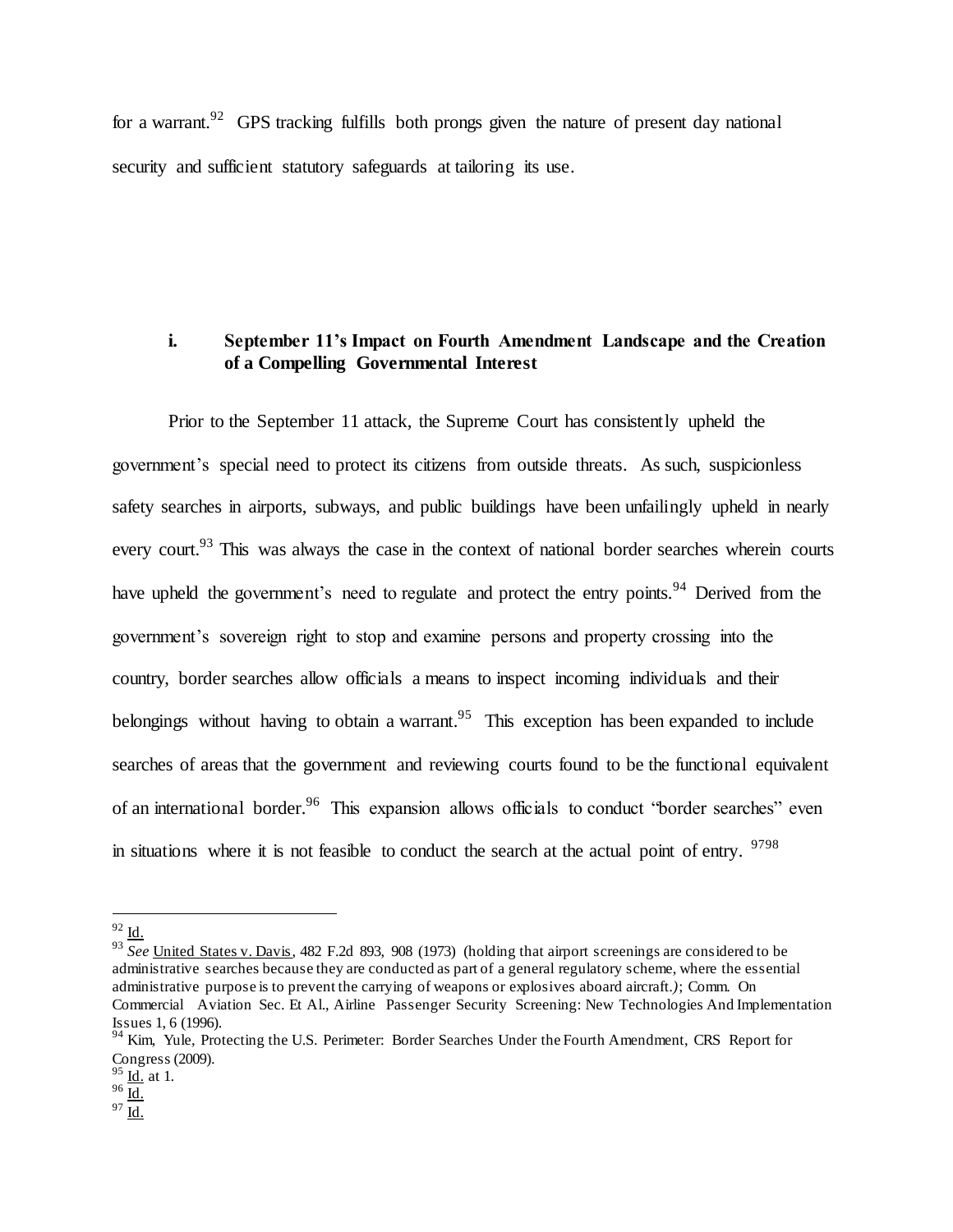Confronted with flat geographical designations of border-types areas has resulted in much confusion about the type of stop officers are conducting when searching parties within those areas. 99

In a juncture between border searches and vehicles, the Supreme Court found that the dignity and privacy interests that require reasonable suspicion for highly intrusive searches of a person do not apply to vehicles being examined at the border. 100101 In *Flores-Montano,* custom officials disassembled the gas tank of a vehicle crossing the border only to find 37 kilograms of marijuana.<sup>102</sup> The Court explained that in light of the need to stem the flow of drugs, the government is entitled certain liberties necessary to effectuate its main goal of protecting territorial integrity and its people's safety.<sup>103</sup> In this interpretive vein, lower courts have found that drilling a hole into personal property such a container or a vehicle to explore its interior made the search non-routine but yet still may be permissible given lenient standards. <sup>104</sup> In *United States v. Arnold*, the 9th Circuit has even permitted the search of laptops in the course of a routine border search. <sup>105</sup> Finding that the Supreme Court has only explicitly limited border searches to "intrusive searches of *the person"* and searches resulting in *"*exceptional damage to

<sup>&</sup>lt;sup>98</sup> United States v. Ramsey, 431 U.S. 606 (1977) (holding that the search of international mail is okay as part of an investigation of a heroine by mail enterprise).

<sup>&</sup>lt;sup>99</sup> See generally Almedia-Sanchez v. United States, 413 U.S. 266 (1973) (confronting legislation that permitted border searches 100 nautical miles away from a border).

<sup>100</sup>Yule, *supra* 75, at 15.

<sup>&</sup>lt;sup>101</sup> United States v. Flores-Montano, 541 U.S. 149, 152 (2004).

 $102 \underline{Id.}$  at 150.

 $103$  <u>Id.</u> at 153.

<sup>104</sup> Kim, *supra 87;* United States v. Robles, 45 F.3d 1, 5 (1st Cir. 1995) (drilling a hole into a metal cylinder transported to an airport on an international flight was a non-routine search); United States v. Rivas, 157 F.3d 364, 367 (5th Cir. 1998) (drilling a hole into a tractor tailor's frame was a non-routine search); United States v. Carreon, 872 F.2d 1436, 1440–41 (10th Cir. 1989) (implicitly requiring that drilling a hole into a camper wall in order to effect a search of its interior required reasonable suspicion to be justified).

<sup>105</sup> United States v. Arnold, 523 F.3d 941, 946 (9th Cir. 2008)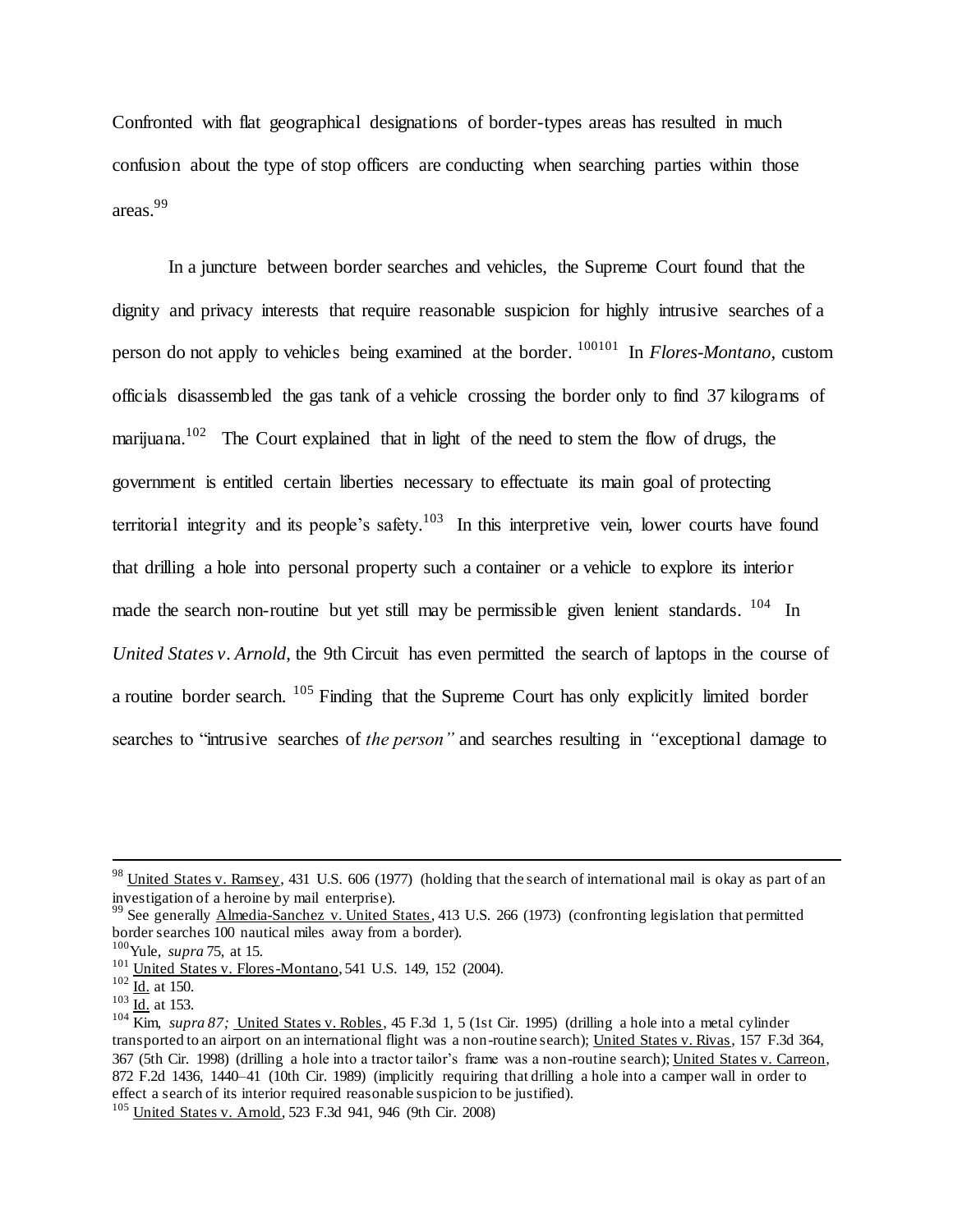property[,]" the court concluded that laptop searches, like car searches, do not trigger a higher standard beyond reasonable suspicion.<sup>106</sup>

The attack of September 11, 2001, has molded a new phase in American geo-political and legal spheres. Historians, politicians, and legal scholars have uniformly pronounced that September 11 marks a transition in American history with significant consequences in nearly every level of government.<sup>107</sup> In the context of the Fourth Amendment, suspicionless searches at airports and other public places have become more intrusive with advances in technology and judicial leeway permitting for more intrusion.<sup>108</sup> In fact, lower courts have uniformly upheld more intrusive searches as falling within the scope of the "special need" exception.<sup>109</sup> A striking example of this expansion has been the 2nd Circuit's decision upholding a New York City program that called for daily inspection checkpoints at selected subway stations.<sup>110</sup> The Court held that prevention of terrorism is a "special need" that is both immediate and substantial given the threat of terrorism.<sup>111</sup> Moreover, searches were minimally intrusive, lasting only a few seconds and people are able to decline and proceed to find alternative means of transportation.<sup>112</sup> The Court has even gone so far as to indicate that the program's level of effectiveness is not subject to judicial review but rather simply its purpose.<sup>113</sup> This implies that an intrusive program

<sup>107</sup> Mary L. Dudziak, *Introduction* to September 11 In History: Awatershed Moment 1, 2, 8 (Mary L. Dudziak ed., 2003); Philip B. Heymann, Terrorism, Freedom, And Security: Winning Without War (2003); Steven G. Brandl, *Back to the Future: The Implications of September 11, 2001 on Law Enforcement Practice and Policy* , 1 OHIO ST. J. OF CRIM L., 133 (2003) ; David Lyon, Surveillance after September 11 (2003).

*After September 11, and the Future of North American Integration*, 91 MINN.L. REV. 101 (2007). <sup>108</sup> Marc Rotenberg, *Modern Studies In Privacy Law: Foreword: Privacy And Secrecy After September 11,* 86 MINN. L. REV. 1115 (2002).

 $106$  Id. at 946 (citation omitted)(emphasis added).

<sup>&</sup>lt;sup>109</sup> United States v. Marquez, 2005 U.S. App. LEXIS 14442 (9th Cir. 2005) (holding that additional security examination was constitutionally reasonable where the passenger was randomly selected for more intrusive screening upon or before entering the Transportation Security Administration security checkpoint.) <sup>110</sup> MacWade v. Kelly, 460 F.3d 260 (2d Cir. 2006).

 $111$  Id. at 271.

 $\frac{112}{\underline{Id}}$  at 265.

 $\frac{113}{\text{Id.}}$  at 271.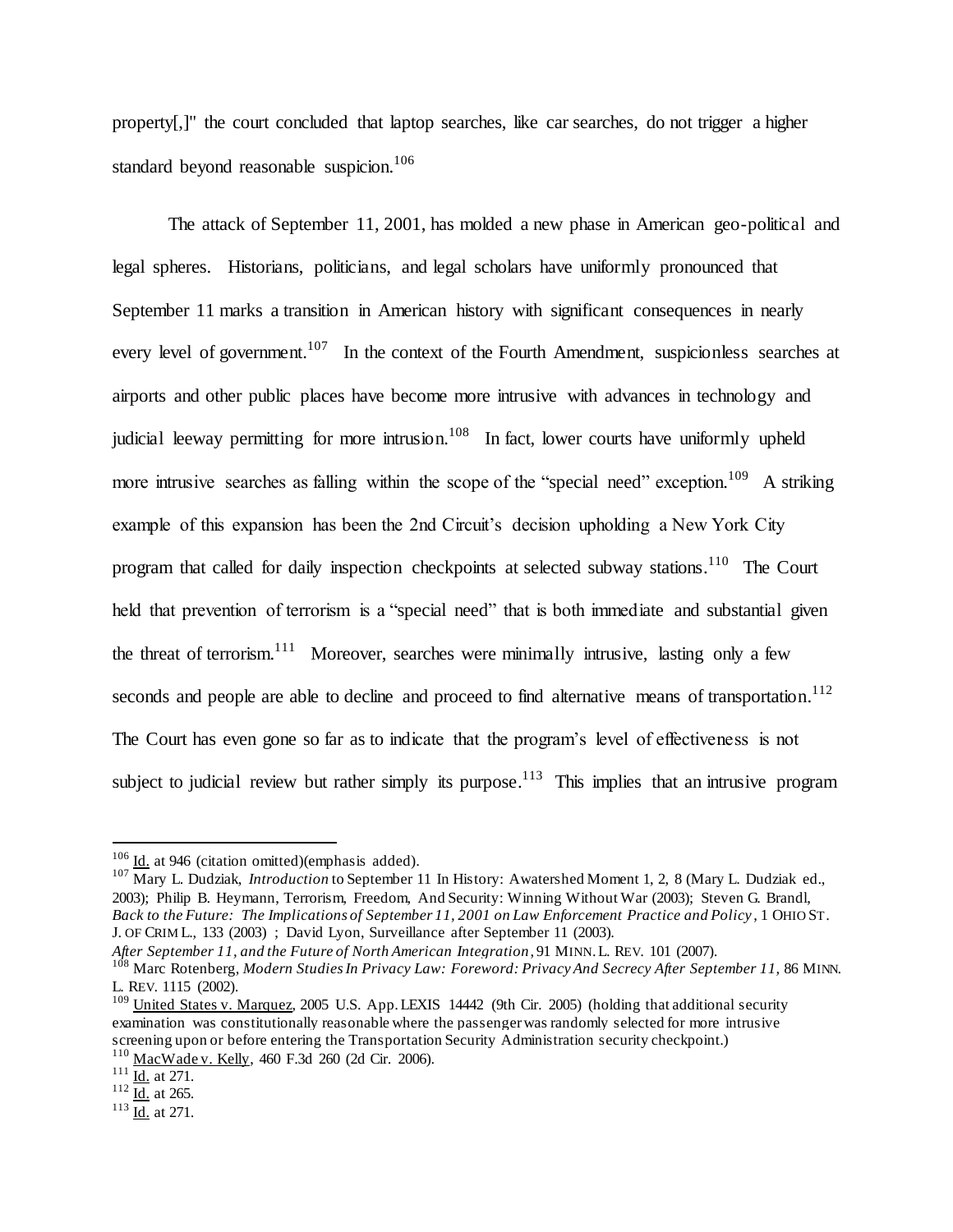can be found wholly unworkable and yet be upheld in the courts based on the special need exception. This heightened discretionary standard is akin to judicial leeway in extreme historical cases, such as the State of Emergency exception, and by extension could apply to GPS tracking.<sup>114</sup>

Turning to the first prong of *Berger*, in the wake of September 9/11, grave concern over national security could justify the need to use GPS tracking as a key police instrument. National threats in the form of terrorism have gained their heightened risk standing because of the use of highly technological, covert, and unconventional warfare methodology.<sup>115</sup> National security experts estimate that terrorist factions could very likely reside within the United States leaving police officers with the responsibility to discover these groups and neutralize them.<sup>116</sup> A more permissive approach to police handling of terrorism threats should, therefore, be permitted.

Case law has embraced the dual role of police officers serving as law enforcement officials and counterterrorism units. The Supreme Court in *Burger* held that the administrative nature of inspections is not negated simply because the inspectors were law enforcement officials.<sup>117</sup> In fact, police officer's existing security based infrastructure helps to make

<sup>114</sup> *See generally* Kim Lane Scheppele, Law in a Time of Emergency (2004). *Scholarship at Penn Law.* Paper 55. Some of the major exceptions—Lincoln's suspension of habeas corpus upon delegation of this power by Congress, the Palmer Raids, the various attempts by President Roosevelt to circumvent judicial disapproval of the economic emergency measures during the Depression, the initiation of martial law in Hawaii during the Second World War, and the detention of Japanese-Americans during that war—are generally portrayed as being unusual and temporary moments in American history, at least in constitutional retrospect. But not all have been legally repudiated. *See, e.g.*, Mark Tushnet, *Defending* Korematsu*?: Reflections on Civil Liberties in Wartime*, 2003 WIS. L. REV. 273 (examining the claim that the U.S. government has often viewed its abrogation of individual rights during security crises as unnecessary in retrospect).

<sup>&</sup>lt;sup>115</sup> See generally David Tucker, *What's New About the New Terrorism and How Dangerous Is it?*, 13 Terrorism and Political Violence 1 (2001) (finding that new terrorism is a more networked, ad hoc, lethal and dangerous with increased likelihood that a chemical, biological, radiological, or nuclear weapons might be used).

<sup>116</sup> Martin S. Feldstein, *Designing Institutions To Deal With Terrorism In The United States*, National Bureau Of Economic Research, Working Paper 13729 (2008); The National Security Strategy of the United States of America, The President of the United States, 2002.

<sup>&</sup>lt;sup>117</sup> Burger, *supra* 77, at 717 (noting that "we fail to see any constitutional significance in the fact that police officers, rather than "administrative" agents, are permitted to conduct the § 415-a5 inspection.").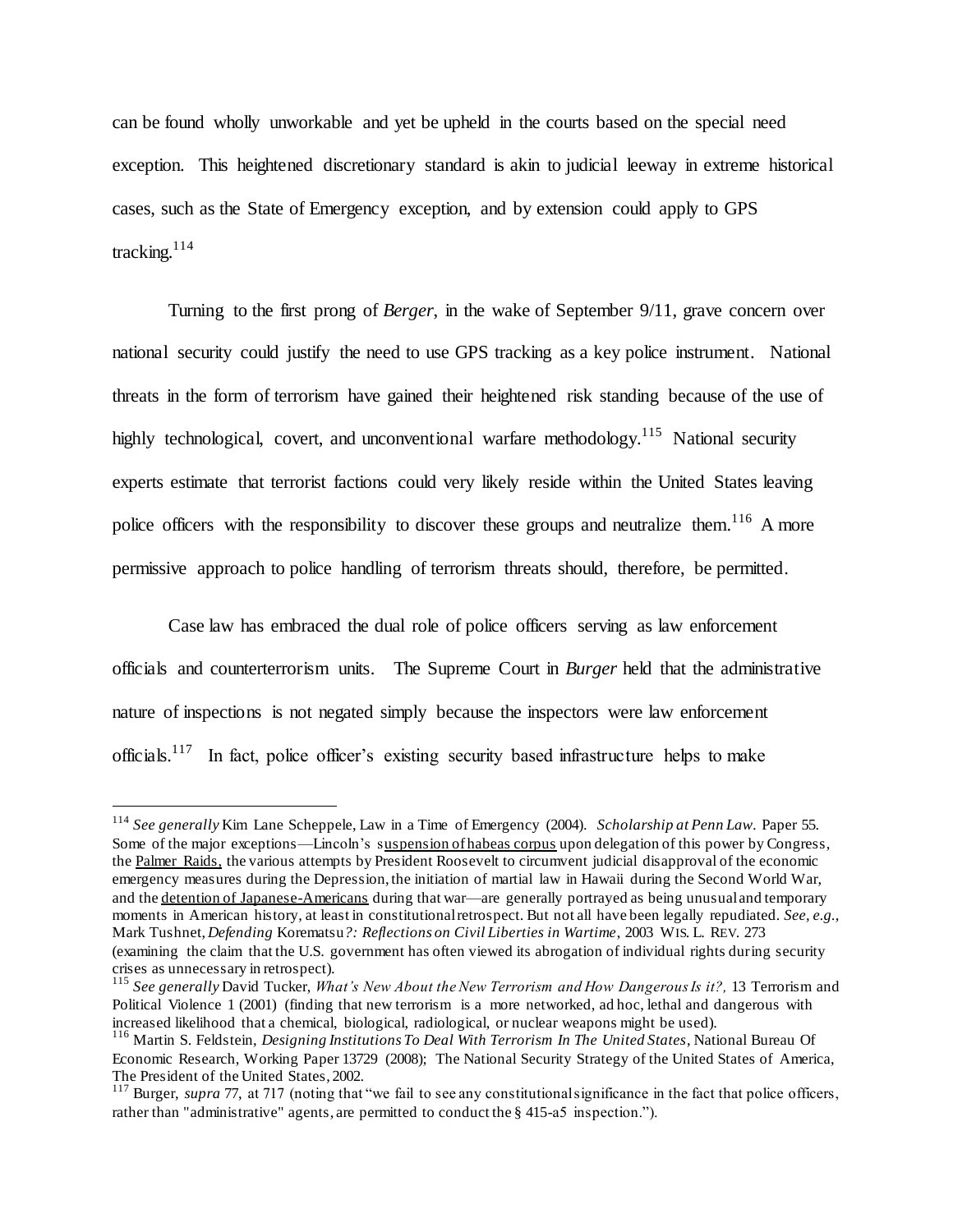counterterrorism efforts more efficient.<sup>118</sup> Some of the many strengths include: ability to conduct covert intelligence, disruption and dismantling of plots, risk analysis, target hardening, community mobilization, protection of persons and infrastructure, emergency assistance after attacks, order-maintenance during and after attacks, mitigation of damage, and criminal investigation of incidents. <sup>119</sup> State and Federal bodies, in enacting post 9/11 responses, have emphasized the benefits of police force utilization for counterterrorism purposes.<sup>120</sup> This is especially evident by the creation of New York City's Counterterrorism Bureau.  $^{121}$  Noting that New York City has experienced first-hand the threat of international terrorism, the New York City Police Department Counterterrorism Bureau was formed allowing for a city-wide operation to assist in the prevention of terrorist threats.  $122$  The NYPD has increased its anti-terrorism division from 17 to 125 detectives and supervisors, and works with FBI agents on terrorism investigation. 123

The nature and importance of national security coupled with the need to use police officers for counterterrorism purposes amounts to a significant governmental interest that would justify more invasive surveillance methodology. It is undisputed that the Government has a tremendous interest in protecting its people from existing threats and would, therefore, condone use of technological innovation for efficiency purposes. GPS tracking is a crucial adjunct to

 $\overline{a}$ 

[http://www.nyc.gov/html/nypd/html/administration/counterterrorism\\_units.shtml](http://www.nyc.gov/html/nypd/html/administration/counterterrorism_units.shtml)  $\frac{122}{\underline{\mathsf{Id}}}}$ .

<sup>118</sup> David H. Bayley and David Weisburd, *The Role of the Police in Counterterrorism*, To Protect and To Serve: Policing in an Age of Terrorism, New York (2009).

 $119$  Id.

 $120 \overline{Id}$ . For other benefits of having police officers serve as counter-terrorism agents see the following list: observation and contact during routine patrolling and law-enforcement, analysis of crime patterns indicative of terrorism preparation, forming partnerships with local businesses and communities of interest, using local knowledge to assess the validity of intelligence produced by specialized counterterrorism agencies, contributing local expertise in covert surveillance and penetration, and developing informers through leverage over local criminals.

<sup>121</sup>The City of New York, Counterterrorism Units, *available at* 

 $\frac{1}{123} \frac{1}{\underline{Id}}$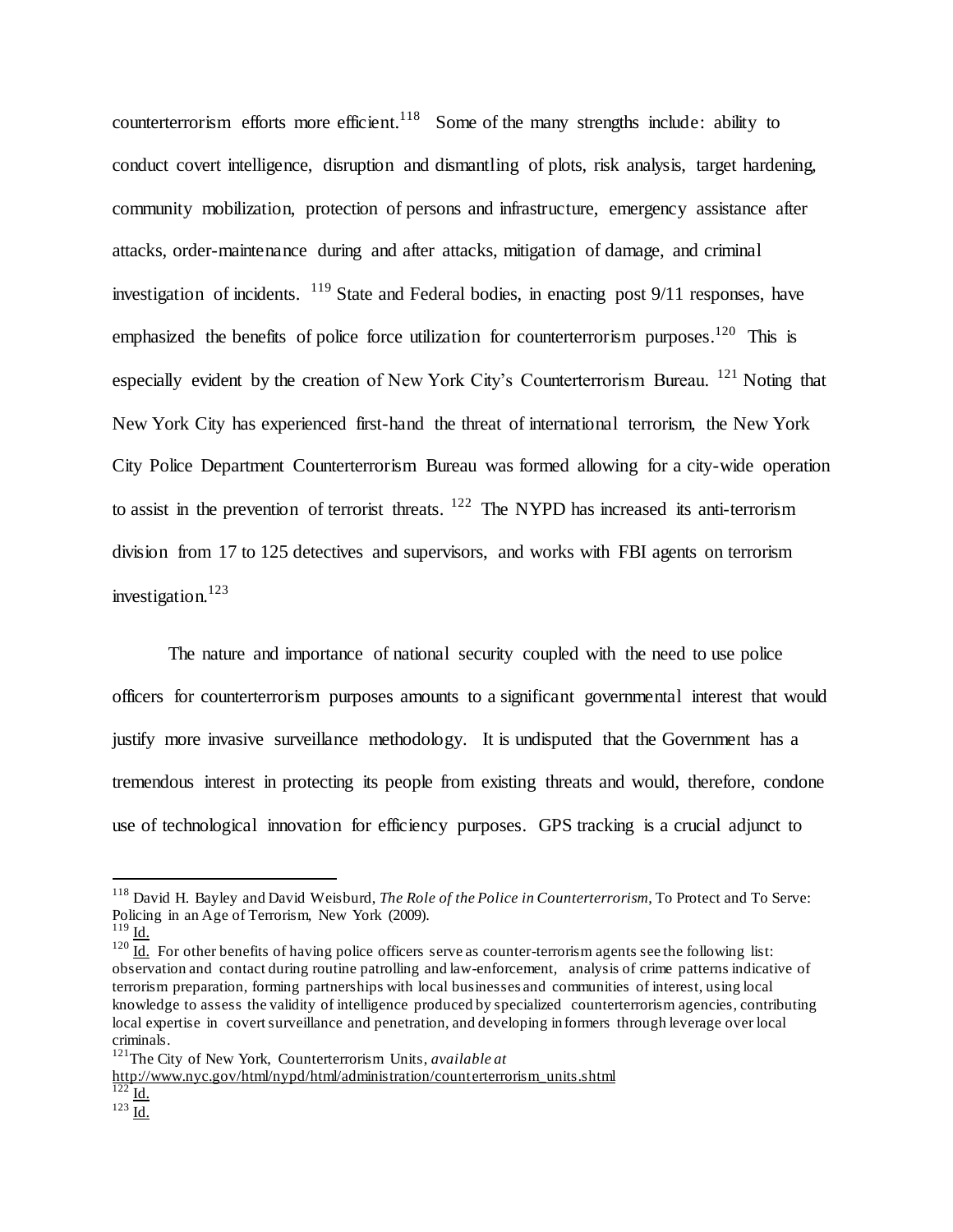counterterrorism surveillance efforts, amounting to a substantial governmental interest in promoting its use in a variety of police oriented tasks.

#### **ii. Existing Statutory Scheme and the No Alternative Route**

Having established a compelling governmental interest in the use of GPS tracking for police counterterrorism efforts, such use must be pursuant to an established statutory scheme.<sup>124</sup> The Court has repeatedly held that unbridled police discretion would not be permitted and a statutory scheme is, therefore, necessary to regulate police conduct.  $^{125}$  In an immediate response to the 9/11 attack, Congress enacted the Uniting an Strengthening America by Providing Appropriate Tools Required to Intercept and Obstruct Terrorism Act (hereinafter "Patriot Act").<sup>126</sup> The Act codified a federal case law trend that broadly interpreted the Fourth Amendment search and seizure provisions.<sup>127</sup> The Patriot Act, accordingly, moved further away from the probable cause standard. The Patriot Act reduces restrictions on law enforcement agencies seeking to search telephone, email communicational, financial and medical records, and generally investigate suspects.<sup>128</sup> In particular, Section 213 and 218 have created tremendous amount of uproar in expanding the authority for surveillance under the Foreign Intelligence Surveillance Act and condoning "sneak and peek" authority, allowing agents executing search

<sup>124</sup> Burger, *supra* 77, at 702.

 $125 \frac{\text{Euclidean}}{\text{Florida}}$  v. Wells, 496 U.S. 1 (1990).

<sup>&</sup>lt;sup>126</sup> The Uniting and Strengthening America by Providing Appropriate Tools Required to Intercept and Obstruct Terrorism ("USA PATRIOT") Act of 2001, Pub. L. No. 107-56, 115 Stat. 272 (codified in scattered titles of U.S.C.).

<sup>&</sup>lt;sup>127</sup> See Charles Doyle, Congressional Research Service Report Rl31200: Terrorism: Section By Section Analysis Of The USA Patriot Act (2001) *available at* ttp://www.cdt.org/security/usapatriot/011210crs.pdf

<sup>128</sup> Susan N. Herman, *The USA PATRIOT Act and the Submajoritarian Fourth Amendment,* 41 HARV. C.R.-C.L. L. REV. 67 (2006).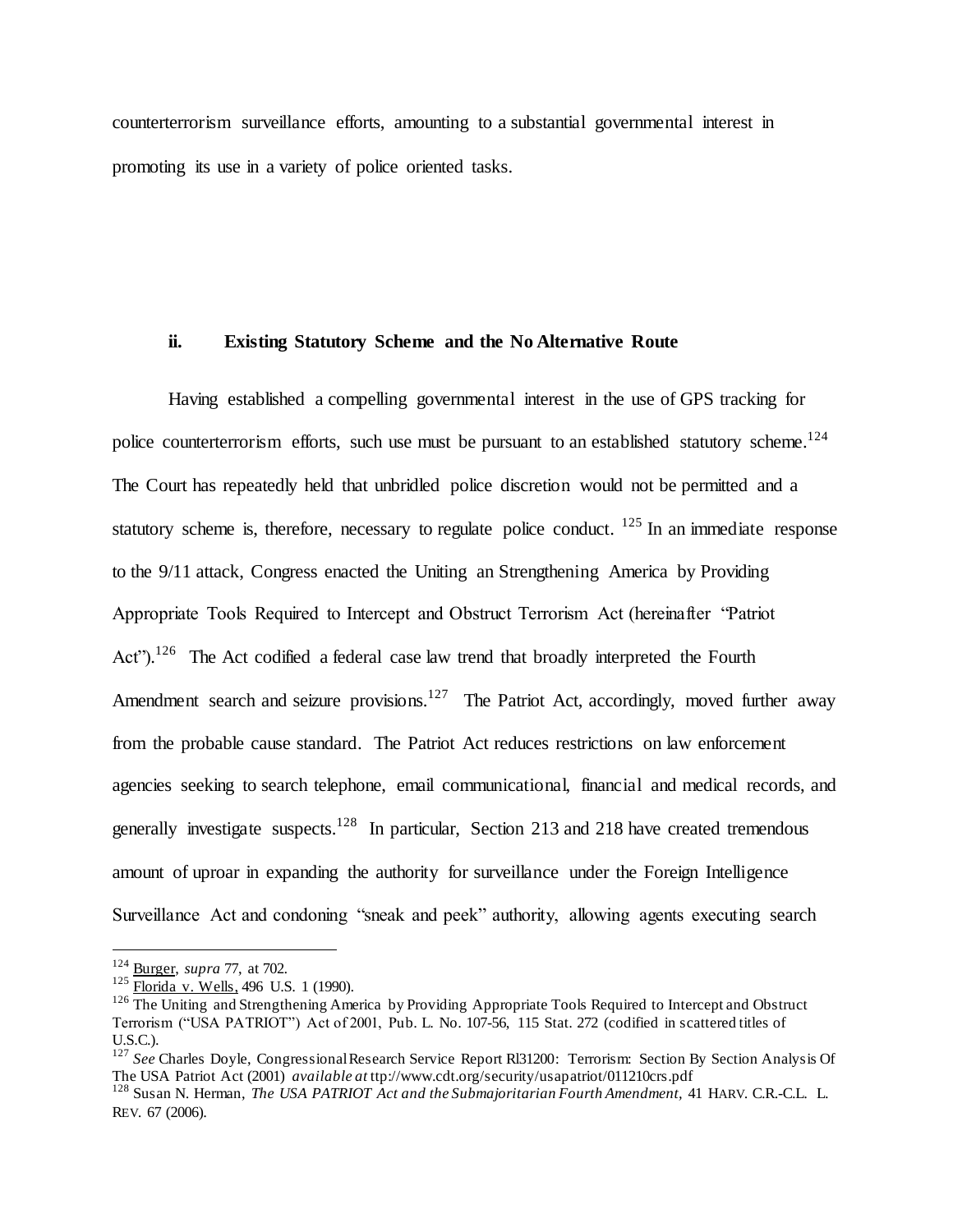warrants to delay telling the targets that their property has been searched or seized. <sup>129</sup> Section 218 particularly expanded the government's authority to use FISA warrants to conduct electronic surveillance instead of proceeding under the demanding standard of Title II which cover criminal investigation.<sup>130</sup> These expansions circumvent Fourth Amendment safeguards by legislative means that omit governmental action from judicial review at its inception. While subsequent judicial review is feasible, the Government and judicial interpretation of the Act indicate that this statutory scheme succumbs to governmental deference at the cost of greater protection of Fourth Amendment provisions.

More relevant to the GPS analysis is the Patriot Act's expansion of the definition of terrorism to include domestic terrorism.<sup>131</sup> Specifically, the Act defines the term "domestic terrorism" to include any activities that involve "acts dangerous to human life *that are a violation of the criminal laws* of the United States or of any state." <sup>132</sup> This wording amounts to a grounds for which law enforcement bodies may utilize GPS tracking for criminal investigation purposes under the guise of terrorism prevention. Regarding the level of suspicion necessary for the police to have before engaging in GPS tracking, the Act simply requires that suspected

 $\overline{a}$ 

(4) by adding at the end the following:

 $129$  <u>Id.</u> at 72–3.

 $\frac{130}{\underline{\text{Id.}}}$  at 92.

<sup>&</sup>lt;sup>131</sup> Domestic Terrorism Defined- Section 2331 of title 18, United States Code, is amended--

<sup>(1)</sup> in paragraph (1)(B)(iii), by striking `by assassination or kidnapping' and inserting `by mass destruction, assassination, or kidnapping';

<sup>(2)</sup> in paragraph (3), by striking `and';

<sup>(3)</sup> in paragraph (4), by striking the period at the end and inserting `; and'; and

<sup>(5)</sup> the term `domestic terrorism' means activities that--

<sup>(</sup>A) involve acts dangerous to human life that are a violation of the criminal laws of the United States or of any State;

<sup>(</sup>B) appear to be intended--

<sup>(</sup>i) to intimidate or coerce a civilian population;

<sup>(</sup>ii) to influence the policy of a government by intimidation or coercion; or

<sup>`</sup> (iii) to affect the conduct of a government by mass destruction, assassination, or kidnapping; and (C) Occur primarily within the territorial jurisdiction of the United States.'-

Patriot Act, P.L. 107-56, Title VII Section 802.

<sup>132</sup> Id. (emphasis added).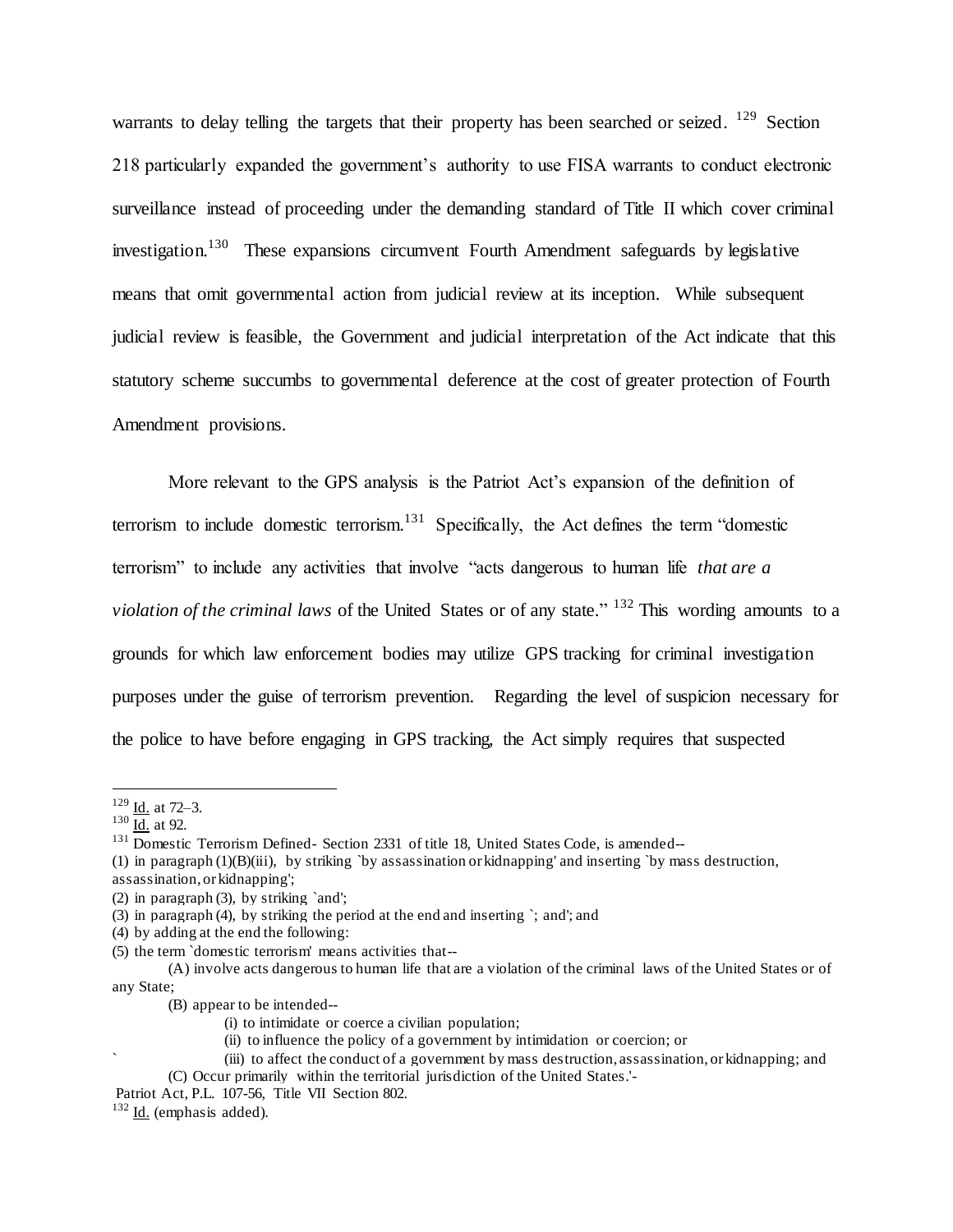activities "appear to be intended- (i) to intimidate or coerce a civilian population; (ii) to influence the police of a government by intimidation or coercion; or (iii) to affect the conduct of a government[.] $1^{133}$  The "appear to be intended" standard is much less than the probable cause requirement that is necessary to obtain a warrant and indicates the permissive nature of counterterrorism practices.

Recognizing that terrorism could emerge from within the United States, the Act also includes the "Lone Wolf" provision<sup>134</sup> which allows intelligence investigations of terrorist suspects not connected to a foreign nation or organization. A broad reading of this provision gives nearly unrestricted discretion for police officers to investigate citizens without having to prove that they belong to a foreign terrorist organization.<sup>135</sup> GPS tracking, therefore, is likely permissible within the scope of the Patriot Act, allowing for greater data retention, at minimal cost, of these suspected individuals. The regulatory scheme here is non-discriminatory and invasion is minimal when compared to some of the more draconian allowances the Act permits including the "sneak and peek" scenarios. Police usage of GPS tracking, therefore, would be considered highly regulated endeavor that is pursuant to a statutory scheme that aims to minimize national and domestic threats. The fact that police officers have some discretion as to who they investigate does not undermine the non-discriminatory end of GPS tracking. The Supreme Court has conclusively noted that police discretion is permissible so long as the discretion is exercised according to standard criteria on the basis of something other than suspicion of criminal activity.<sup>136</sup> Here, police investigation would be pursuant to the Patriot Act's

 $^{133}$  Id.

 $\frac{134}{134}$  Section 6001 of the Intelligence Reform and Terrorism Prevention Act of 2004

<sup>135</sup> Doyle, *supra* 110.

<sup>&</sup>lt;sup>136</sup> Colorado v. Bertine, 479 U.S. 367, 376 (1987).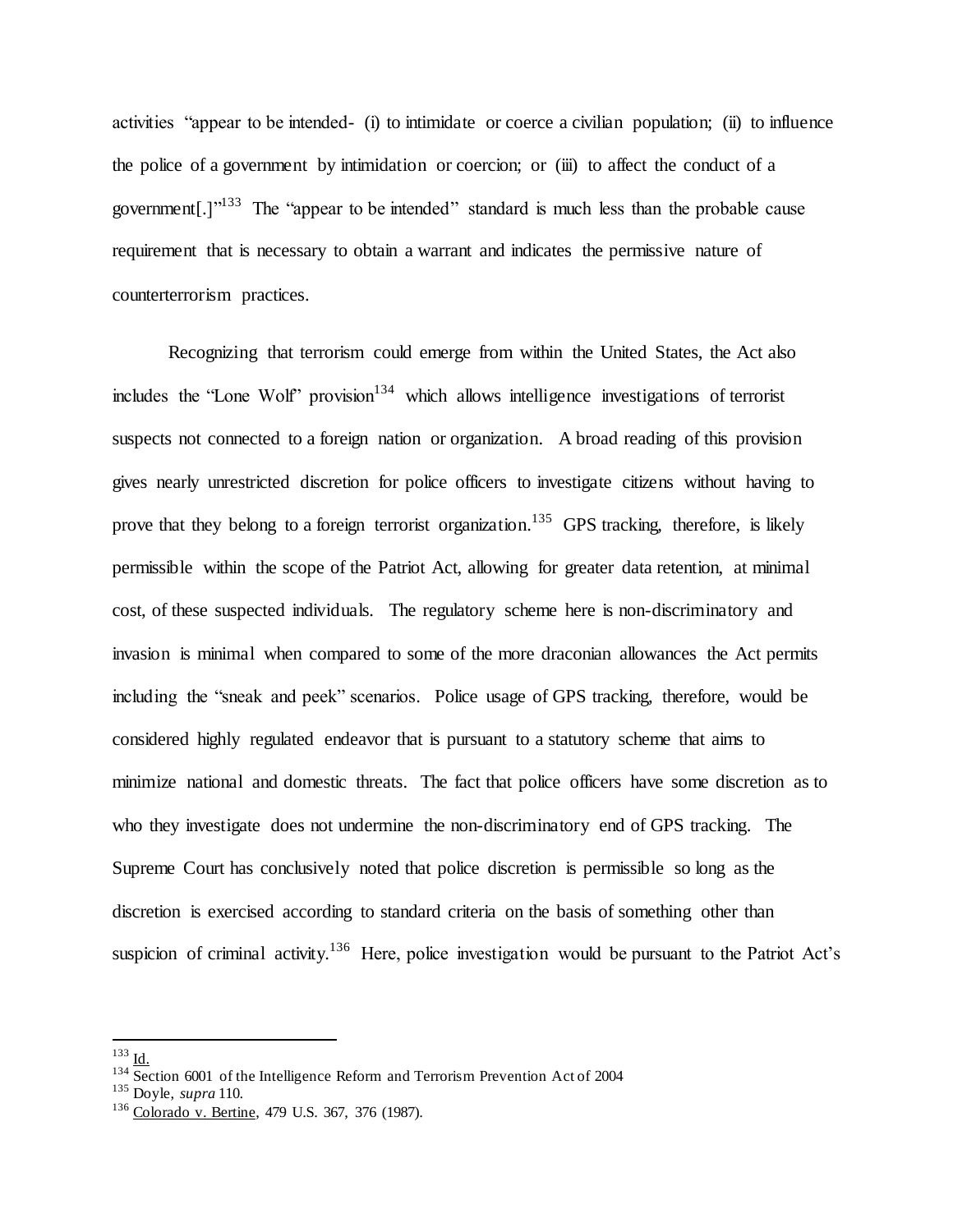definition of domestic terrorism which permits law enforcement permissible discretion to classify parties as such without a reviewing intermediary body.

In general, "special needs" based exceptions are subject to the limitation that once a regulation is primarily used for crime prevention or evidence gathering instead of some other compelling governmental interest, such exception becomes inapplicable and general Fourth Amendment standards apply. <sup>137</sup> Regulations with a dual purpose of promoting a governmental interest and assisting in crime prevention, however, have repeatedly been found permissible so long as the governmental interest is the primary reason for the practice. In fact, a secondary purpose of crime prevention has generally been permitted in the context of "special need" exceptions.<sup>138</sup> In *City of Indianapolis v. Edmond*, the Court explicitly noted that a secondary criminal prevention purpose is permissible so long as the regulation's primary purpose is "nonlaw enforcement" related.<sup>139</sup> The fact that GPS tracking would serve substantial criminal evidence gathering function would not invalidate it as the primary function is nonetheless attributed to national safety efforts. With a primary non-law enforcement related purpose, the Patriot Act has permitted the Government to no longer differentiate between information gathered for criminal purposes and surveillance for the purpose of gathering foreign

 $^{137}$  Ferguson v. City of Charleston, 532 U.S. 67 (2001) (holding that once the immediate objective of the program was to generate evidence of law enforcement purpose, it can no longer bypass Fourth Amendment Requirements). <sup>138</sup> See City of Indianapolis v. Edmond, 531 U.S. 32 (2000) progeny cases that upheld checkpoints where the articulated primary purpose effectuate a special beyond law enforcement even those there is a secondary purpose. See United States v. Davis, 270 F.3d 977 (D.C. Cir. 2001); United States v. Moreno-Vargas, 315 F.3d 489 (5th Cir.

<sup>2002).</sup> 

 $139$  City of Indianapolis v. Edmond, 531 U.S. 32, 44 (2000).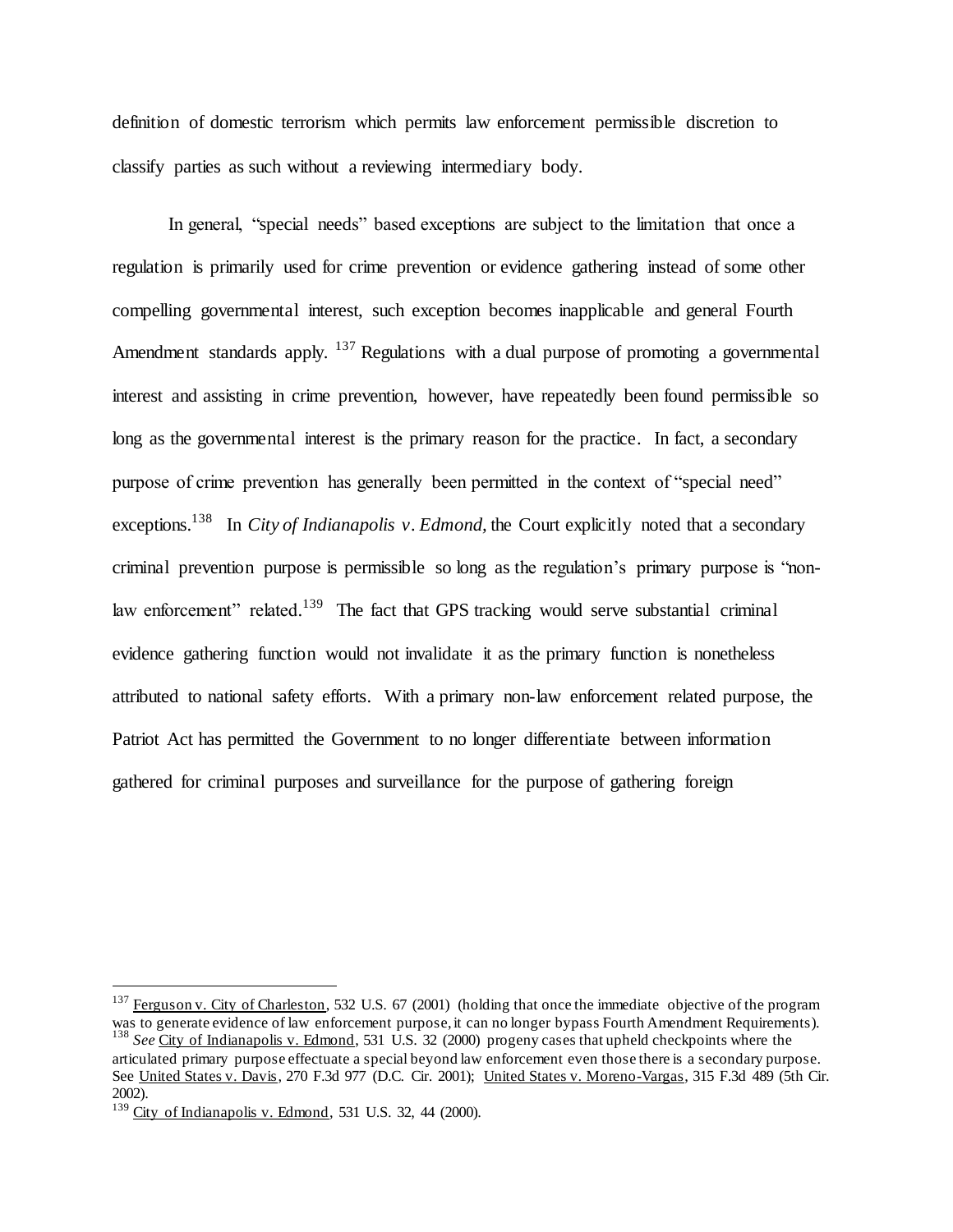intelligence.<sup>140</sup> In so permitting, the Patriot Act circumvents previous judicial safeguards that mandated stricter standards for criminal based investigation and enforcement.<sup>141</sup>

Turning to the second prong, warrantless inspection must be necessary to further the regulatory scheme. In enacting the Patriot Act, Congress related the urgency with which national threats must be addressed, therein permitting for a circumvention of the Fourth Amendment regulations. The preamble to the Act alone indicates that the purpose of the legislation involves national safety interests that cannot be sufficed but for the statutory tools the Acts now permits.<sup>142</sup> While the Act does explicitly name some of these warrantless tools including authority to intercept wire, oral, and communication; it additionally allows the enforcing agents leeway in choosing appropriate methodology by which to carry on the purpose of the Act.<sup>143</sup> As such, police may turn to the GPS tracking as a distinctly effective surveillance method.

The use of surveillance, for national security purposes, has been a fundamental tool for a variety of governmental purposes. Three relevant functions of surveillance include "to anticipate a violation…to detect a violation…or to assist in the identification of the person responsible for a violation or in the authentication of an assertion as to the identity of a culprit.<sup> $144$ </sup> Since the inception of GPS technology, advents in commerce and globalization have increasingly led to the proposition that the ability to collect data equates to having power.<sup>145</sup> From a national defensive standpoint, the ability to collect data, in real time, provides invaluable tools for preempting

<sup>140</sup> Richard Henry Seamon and William Dylan Gardner, *The Patriot Act And The Wall Between Foreign Intelligence And Law Enforcement*, 28 HARV. J.L. & PUB. POL'Y 319 (2004).

<sup>141</sup> Paul Rosenzweig, *Civil Liberty and the Response to Terrorism*, 42 DUQ. L. REV. 663, 688 (2004) (provisions in Patriot Act "tear down the wall").

 $142$  Patriot Act, P.L. 107-56, Preamble- "To deter and punish terrorist acts in the United States and around the world, to enhance law enforcement investigatory tools, and for other purposes."

 $143$  Id. Title II, Section 202 and 203.

<sup>144</sup> Holly Tootell, *Auto-ID and Location-Based Services in national security: Social implication,* The Second Workshop on the Social Implication of National Security (2007).

 $145$  Id. at 210.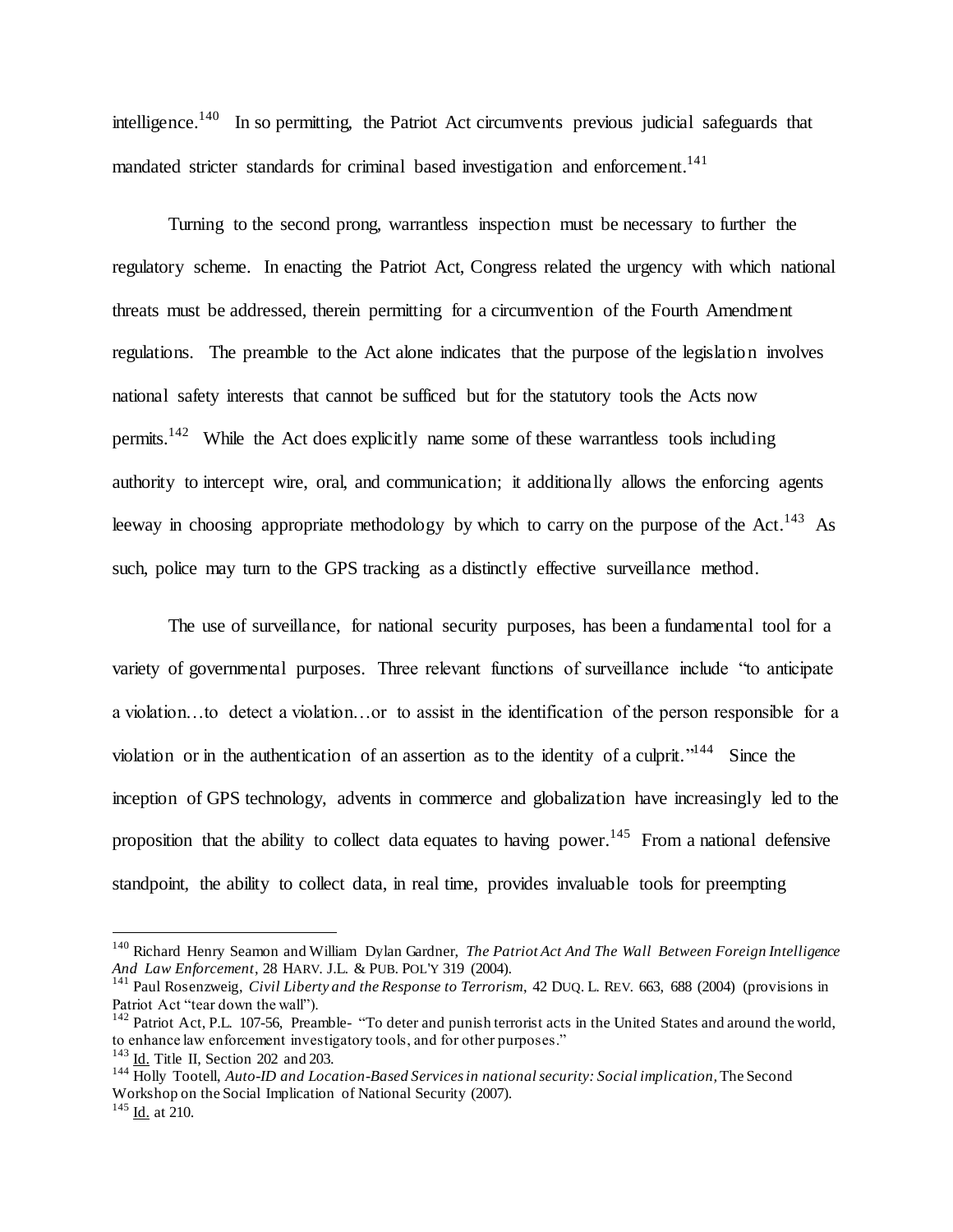various threats. The rise of the Department of Homeland Security as an indispensible governmental agency indicates the degree to which domestic safety plays in present times. National security, accordingly, has been expanded to include "intelligence gathering and warning, border and transportation security; domestic counter terrorism; protection of critical infrastructure; defending against outside attacks; and emergency preparedness and response."<sup>146</sup> With the threat of terrorism looming and the limitedness o state resources, state police actors have turned to technological advents to combat an unknown, sophisticated enemy.<sup>147</sup>

Officers, accordingly, rely on GPS technology to gather invaluable insight as to the present location of tracked suspects.<sup>148</sup> Especially helpful to counterterrorism efforts is the ability to compose a location profile of monitored individuals.<sup>149</sup> Profile formation, using GPS tracking, has proven to accurately model human behavior and provide private insight into people's lives.<sup>150</sup> In addition to successfully monitoring individuals, GPS tracking provides for a greater threat unearthing. Terrorists often work in cells and GPS tracking of one suspected terrorist could easily unearth a network of terrorists with relatively few logistical costs. <sup>151</sup> Requiring officers to obtain individual permission to GPS track would unduly burden law enforcement agents, decelerate terrorism prevention, and work to contradict the intent behind the Act's promulgation. Warrantless GPS tracking, therefore, is necessary to permit for an efficient, minimally invasive system to tracking that helps law enforcement agents quickly preempt terrorist threats.

<sup>146</sup> Office of Homeland Security, *National Strategy for Homeland Security* (2002).

<sup>&</sup>lt;sup>147</sup> Hasinchu Chen, *Intelligence and Security Informatics for International Security (2006).* 

<sup>148</sup> El-Rabbany, *Supra 32*.

 $149$  <u>Id.</u>

<sup>150</sup> Michael, K, McNamee, A, Michael, MG and Tootell, H, *Location-Based Intelligence – Modeling Behavior in Humans using GPS,* in Proceedings of the International Symposium on Technology and Society, New York, 8-11 June 2006.

<sup>151</sup> Valdis E. Krebs, Mapping Networks of Terrorist Cells (2002), *available at:* http://www.sfu.ca/~insna/Connections-Web/Volume24-3/Valdis.Krebs.web.pdf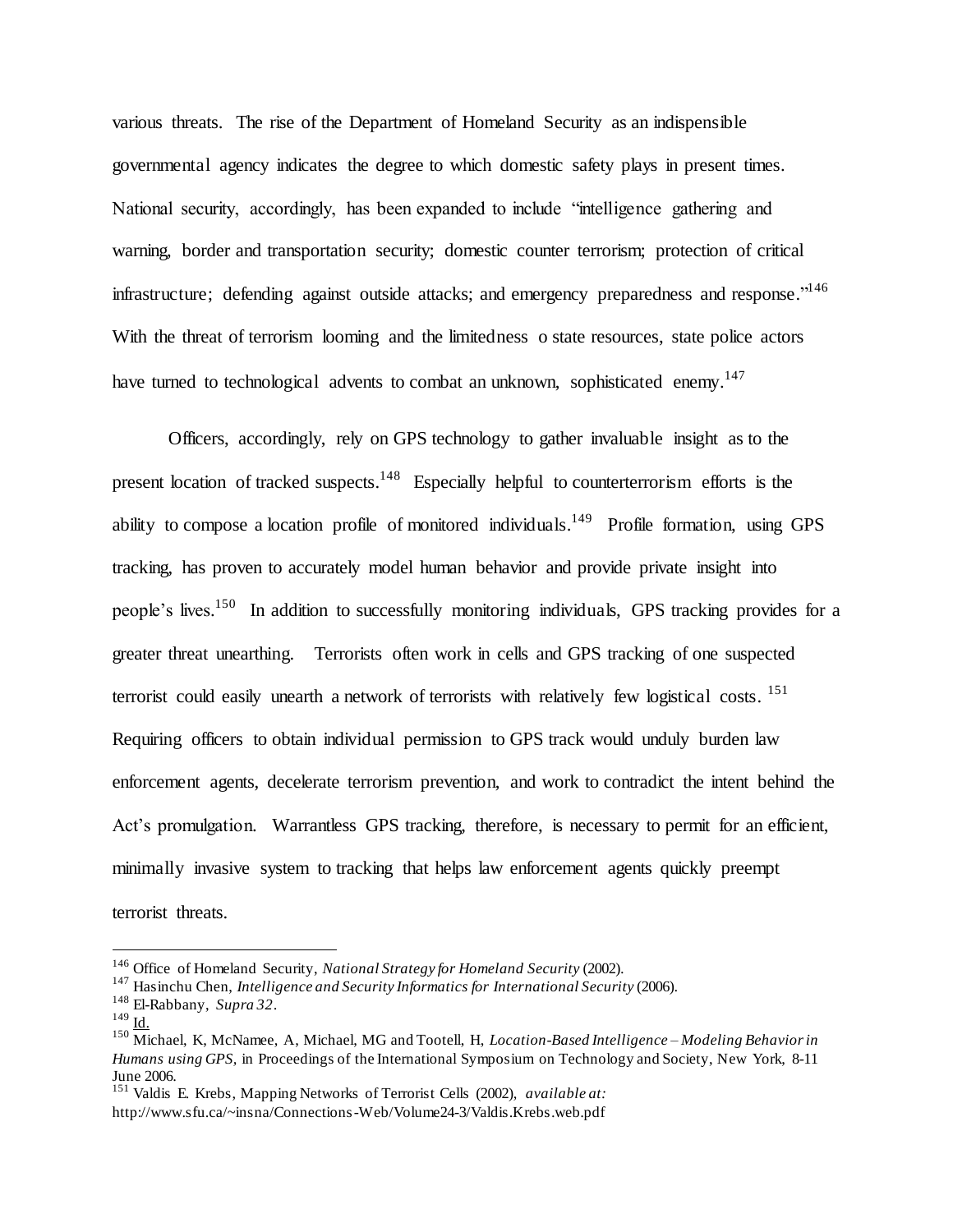The prevalence of national security as a governmental interest combined with the existing Patriot Act scheme; undoubtedly suffice the *Berger* test for a "special need" exception. The realities of September 11 and the need to use technology for counterterrorism purposes highlight the fact that while privacy rights are important, we cannot divorce ourselves from present day reality. The statutory leeway provided by the Patriot Act allows state law enforcement a right to choose the most effective tool for combating national threats. GPS tracking affords surveillance intelligence capabilities that optimize threat prevention with optimal resource utilization.

#### **iii. The Implications of GPS Tracking; When Leeway Turns to Abuse**

Opponents of GPS tracking have raised two main contentions to warrantless police surveillance practices. Firstly, use of GPS tracking can easily yield abuse. With no supervisory benchmarks, law enforcement agencies may opt to monitor any party, at any time, for an unrestricted period of time. Failure to require warrants could translate to arbitrary and capricious application of GPS tracking. Of special concern is the magnitude of many citizens' vulnerability to the abuse of GPS monitoring given the prevalent use of motor vehicles in our society.<sup>152</sup> From a policy standpoint, excessive government surveillance could exert a chilling "big brother" effect upon society.<sup>153</sup> GPS tracking could, in essence, transition to a general warrant the Framers hoped to combat with the enactment of the Fourth Amendment.<sup>154</sup>

These concerns have prompted the American Bar Association to issue standards for electronic and physical surveillance. Specifically, the standards advise that "at the outset[…] technologically-assisted. . . surveillance should be regulated not only when it diminishes privacy,

<sup>152</sup> Osburn v. State, 44 P.3d 523, 527–28 (Nev. 2002)(Rose, J., dissenting).

<sup>153</sup> John S. Gonz, *It's Already Public: Why Federal Officers Should Not Need Warrants To Use Gps Vehicle Tracking Devices,* 95 J. CRIM. L. & CRIMINOLOGY 1325 (2005).

<sup>154</sup> *Supra* 1.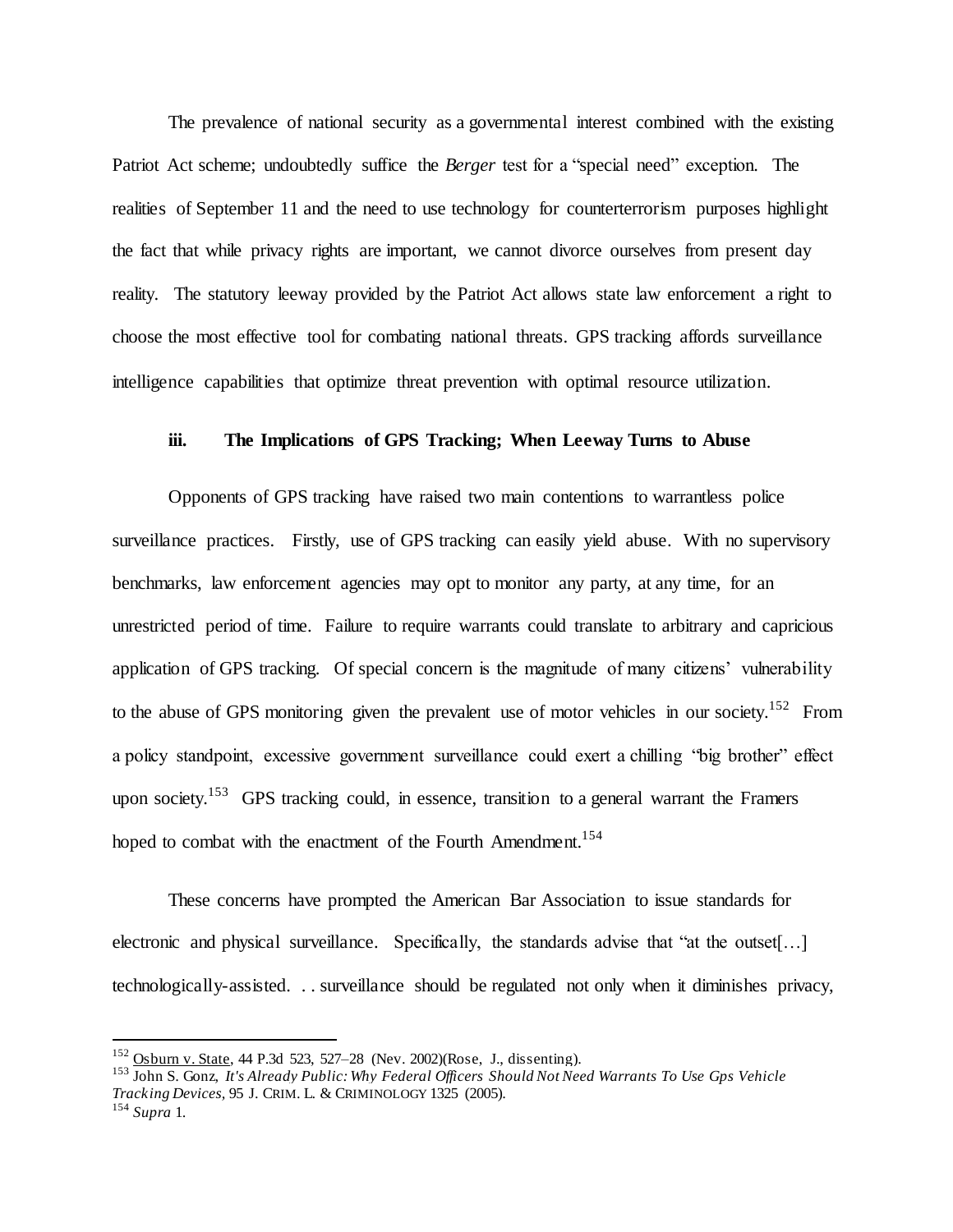but also when it diminishes 'freedom of speech, association and travel, and the openness of society.<sup>'"155</sup> Despite the legitimacy of these concerns, placing a warrant requirement on police tracking would be excessive. Instead, internal regulation could provide sufficient safeguards without triggering strict constitutional protections.<sup>156</sup>

Secondly, GPS tracking, by extension, could amount to police officers tracking individuals utilizing citizens' own cellular devices. While the United States Supreme Court has not certified this issue on appeal, commentators have expressed concern that permissive warrantless GPS tracking could transition to government access to cellular GPS location data.<sup>157</sup> Presently, there are more than 262 million cellular-phone subscribers in the United States. <sup>158</sup> Cellular phones relay their location to phone towers to have the strongest possible signal and promote inbound calls from being interrupted. <sup>159</sup> This process is called "registration" and occurs every seven seconds automatically, without any user interaction.<sup>160</sup> Cellular towers transmit and store this information for providers' billing purposes. Additionally, many cell phone devices are equipped with GPS chips that permit users to operate their phones as GPS devices. Through triangulation, cell phone towers use cell phone signals to calculate the Time Difference of Arrivals and the Angle of Arrival to proximately locate a cell phone user's location.<sup>161</sup>

<sup>&</sup>lt;sup>155</sup> Id. at 1359 (citing David Heinzmann, Smile, You're On Candid Cop Cam, Chi. Trib., Feb. 25, 2005).  $156 \overline{\underline{\text{Id}}}.$ 

<sup>157</sup> Derek P. Richmond, *Can You Find Me Now?-Tracking the Limits on Government Access to Cellular GPS Location Data,* Commlaw Conspectus (2007).

<sup>158</sup> Adam Koppel, *Warranting a Warrant: Fourth Amendment Concerns Raised by Law Enforcement's Warrantless Use of GPS and Cellular Phone Tracking*, 64 U. MIAMI L. REV. 1061, 1066 (2010). <sup>159</sup> Id. at 1067.

<sup>&</sup>lt;sup>160</sup> *See* Posting of Tom Farley & Mark van der Hoek to Privateline, http://www.privateline.com/mt\_cellbasics (Jan. 1, 2006).

<sup>161</sup> Koppel, *supra* 153, at 1067.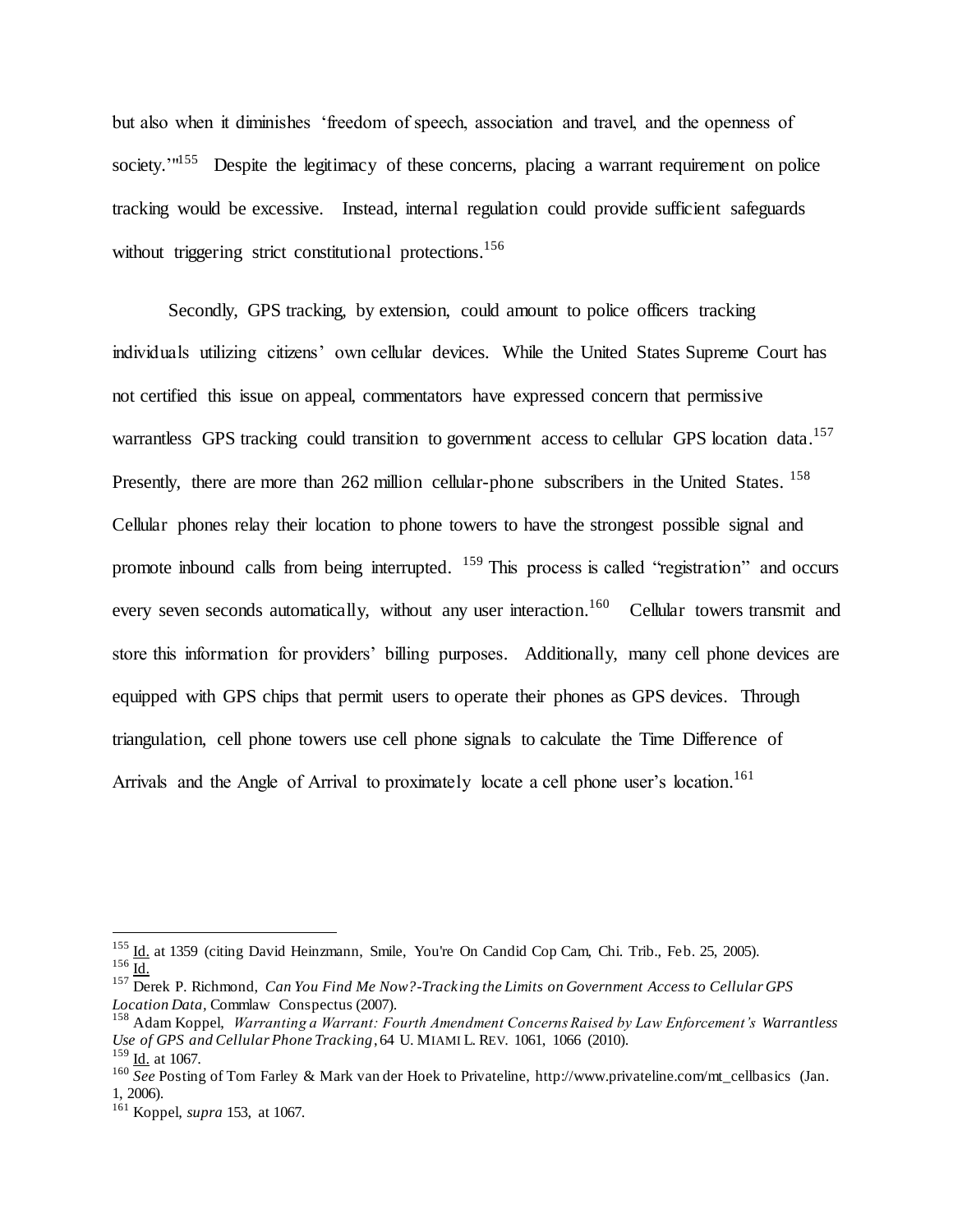Combined, these features are very desirable for law enforcement agencies that can use this information to determine a suspect's approximate location and to track his or her movement. 162

Electronic surveillance is generally governed by the Electronic Communications Privacy Act of 1968 (hereinafter "ECPA").<sup>163</sup> Pursuant to the ECPA, law enforcement officers may obtain a court order that would require cellular service providers to turn over location tracking information.<sup>164</sup> There is, however, a split among both the state courts and appellate circuit courts as to the legal standard required for obtaining prospective, real time information from third-party cellular providers.<sup>165</sup> The standards depend on what aspect of the ECPA the courts believe is implicated. Specifically, the Act is divided into three titles which courts have deconstructed to four categories of protection. Firstly, Title I of the ECPA, which address the interception of wire, electronic, and oral communication, provides the most protection for cellular communication in forcing the government to meet "super warrant requirements" before the interception of conversation content.<sup>166</sup> Secondly, Title II of the Act addresses the government's burden of obtaining customer records which requires a "showing of specific and articulable facts regarding the government's needs for the information.<sup>167</sup> Thirdly, concerning authority required for use of a tracking device, the government must show probable cause.<sup>168</sup> The final category involves the use of pen registers and "trap and trace" devices, which pursuant to Title III,

 $162$  <u>Id.</u> at 1068.

 $163$  18 U.S.C. §§ 2510–2522 (2006).

<sup>164</sup> Koppel, *supra* 153, at 1068.

<sup>165</sup> Compare Diaz, *infra* 170 with In re Applications of United States of America for Historical cell Site Data, *infra*  172.

 $166$  <u>Id.</u> (citing 18 U.S.C. § 2518 (2006)).

 $167 \frac{\text{Id.}}{\text{Id.}}$  at 1080 (citing § 2703(d)).

 $\frac{168}{\underline{\text{Id}}}\cdot$  at (citing § 3117(a)).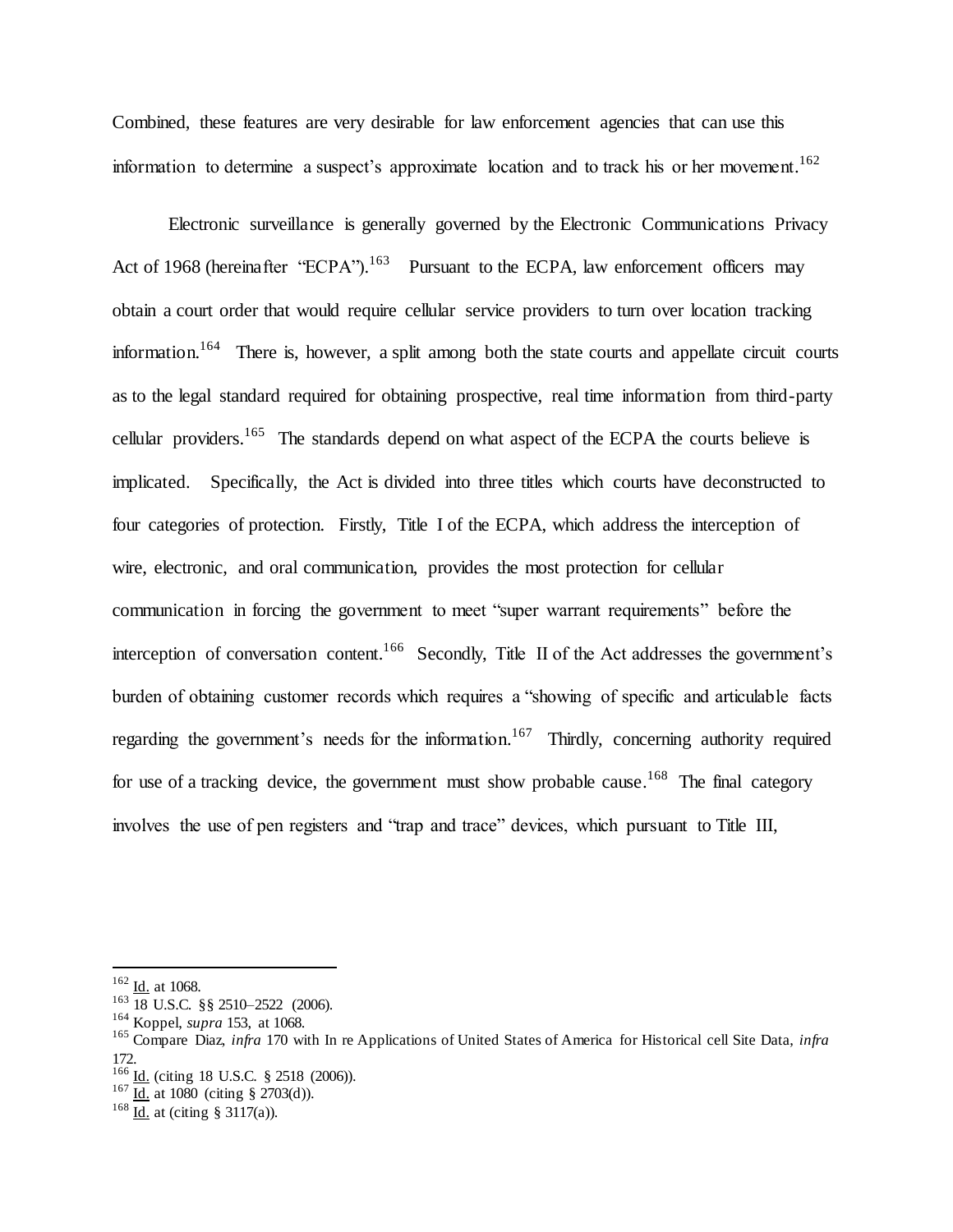requires the government to simply demonstrate the material is relevant to an ongoing criminal investigation. 169

Given the breadth of ECPA interpretations, it is not surprising that courts varied on the legal standard necessary for the government to obtain cell-phone data from cellular providers. For example, the California Supreme Court has recently decided that police officers may obtain cell phone texting records without a warrant.<sup>170</sup> The court reasoned that because the cell phone was "immediately associated with defendant's person[,]" officers were entitled to inspect its content, without a warrant, regardless of whether an exigency existed.<sup>171</sup> Conversely, the United States District Court for the Southern District of Texas recently decided that "[w]hen the government requests records from cellular providers, data disclosing the location of the telephone at the time of particular calls may be acquired only by a warrant issued on probable cause." 172

A decision concerning warrantless GPS monitoring of suspects' vehicles can have significant implications on the capability of officers to obtain cell phone record information. While GPS tracking and cell phone surveillance practices have many aspects in common, there are significant differences that would deter the Court from deciding the *Maynard<sup>173</sup>* decision broadly. In particular, cell phone records implicate a different expectation of privacy from a *Katz<sup>174</sup>* reasonable assessment standpoint. Cell phones generally enter into the home and could provide output information relating to a suspect's presence and location within the home. As

 $169$  Id. at (citing § 3122(b)(2)).

 $170 \frac{\text{Beo}}{\text{People}}$  v. Diaz, 51 Cal. 4th 84 (Cal. 2011).

 $\frac{171}{\underline{Id.}}$  at 110–11.

 $\frac{172}{\text{In}}$  in re Applications of United States of America for Historical cell Site Data, H-11-223 (S. Dist. of Tex. 2011).

<sup>173</sup> Maynard, *supra* 68.

<sup>174</sup> Katz, *supra* 11.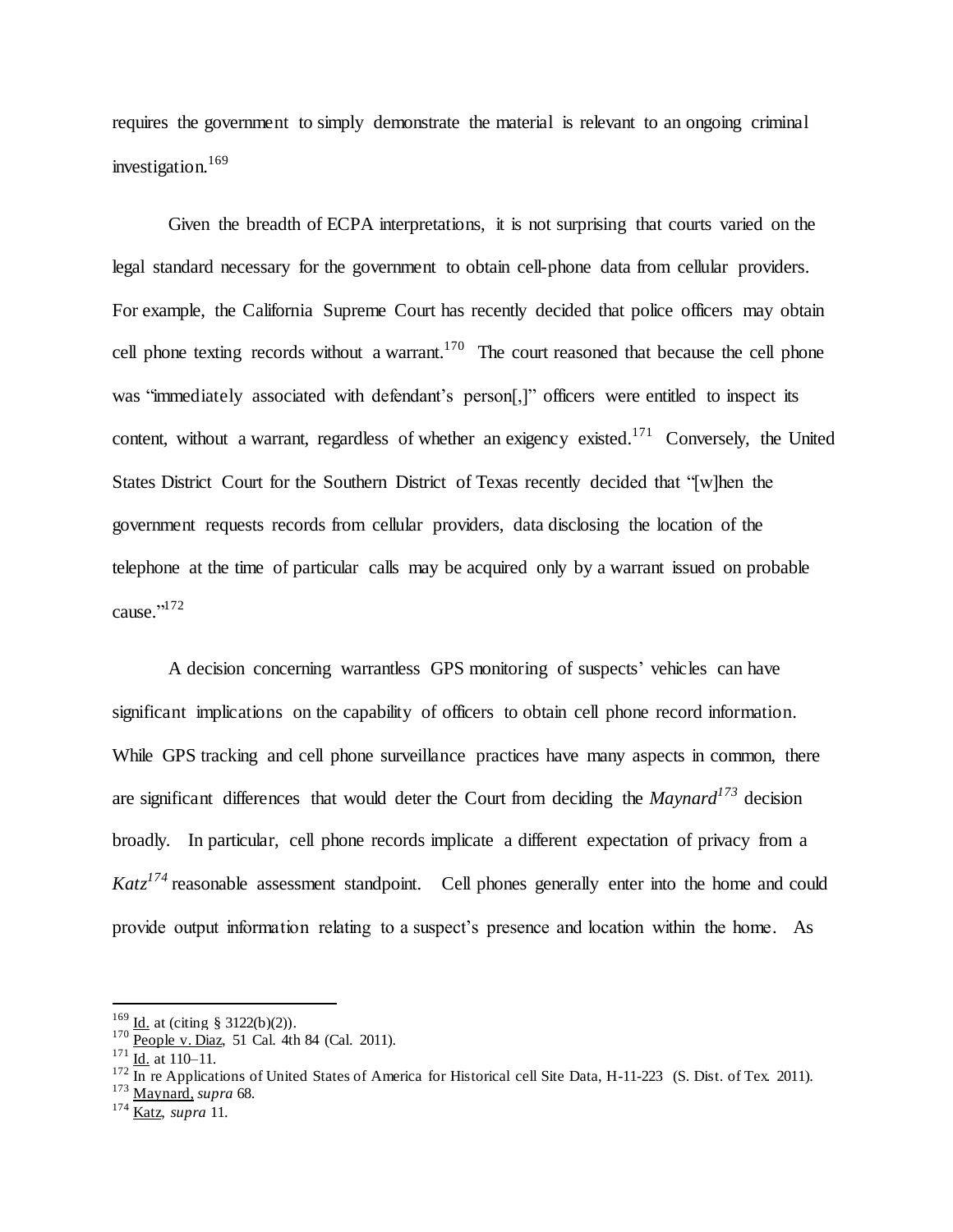such,  $Kyllo<sup>175</sup>$  is more heavily implicated in this context. Moreover, cell phones have not been the subject of decisions that repeatedly discount the expectation of privacy citizens have in them like vehicles have.<sup>176</sup> In fact, any decisions concerning cell phone data have been interpreted as outdated and superseded by the ECPA enactment.<sup>177</sup> Cell phone data collection and record keeping, while physically entering into the public sphere, cannot be obtained through visual inspection. Instead, steps beyond ordinary police practices must be undertaken for information gathering purposes. The different privacy implications in the cellular context will likely sway the Court to side with a more stringent standard that would require officers to obtain warrants prior to seeking such records. The Supreme Court, however, has repeatedly reinforced its practice of deciding issues narrowly. <sup>178</sup> Given the above differences, the Court will likely limit its decision to the sole issue on the application of a GPS device to a suspect's car and opt to disregard the implications this decision will have on cell phone tracking.

#### **IV. Conclusion**

It is undisputed that GPS tracking implicates citizens' expectation of privacy under the Fourth Amendment. *Katz's* reasonableness assessment vindicates the right of people to be secure from governmental intrusion, even in highly susceptible areas such as a motor vehicle on a public highway, by requiring that subjective and objective reasonableness expectations be protected. The right against privacy invasion, however, must be balanced with competing interests that erode the constitutional privilege in favor of greater social welfare. While theoretically constitutional rights are not subject to legislative change, theory must often yields to

<sup>175</sup> Kyllo, *supra* 30.

<sup>176</sup> Chadwick, *supra* 19.

<sup>&</sup>lt;sup>177</sup> *See* United States v. Allen, 1999 CCA LEXIS 116, n. 3 (A.F.C.C.A. 1999) (noting that Smith v. Maryland, 442 U.S. 735 (1979) and other similar decisions have been statutorily overruled.)

 $178$  Gideon v. Wainwright, 372 U.S. 335 (1963) (noting in dicta that the Supreme Court generally limits its holdings to the particular facts and circumstances of that case).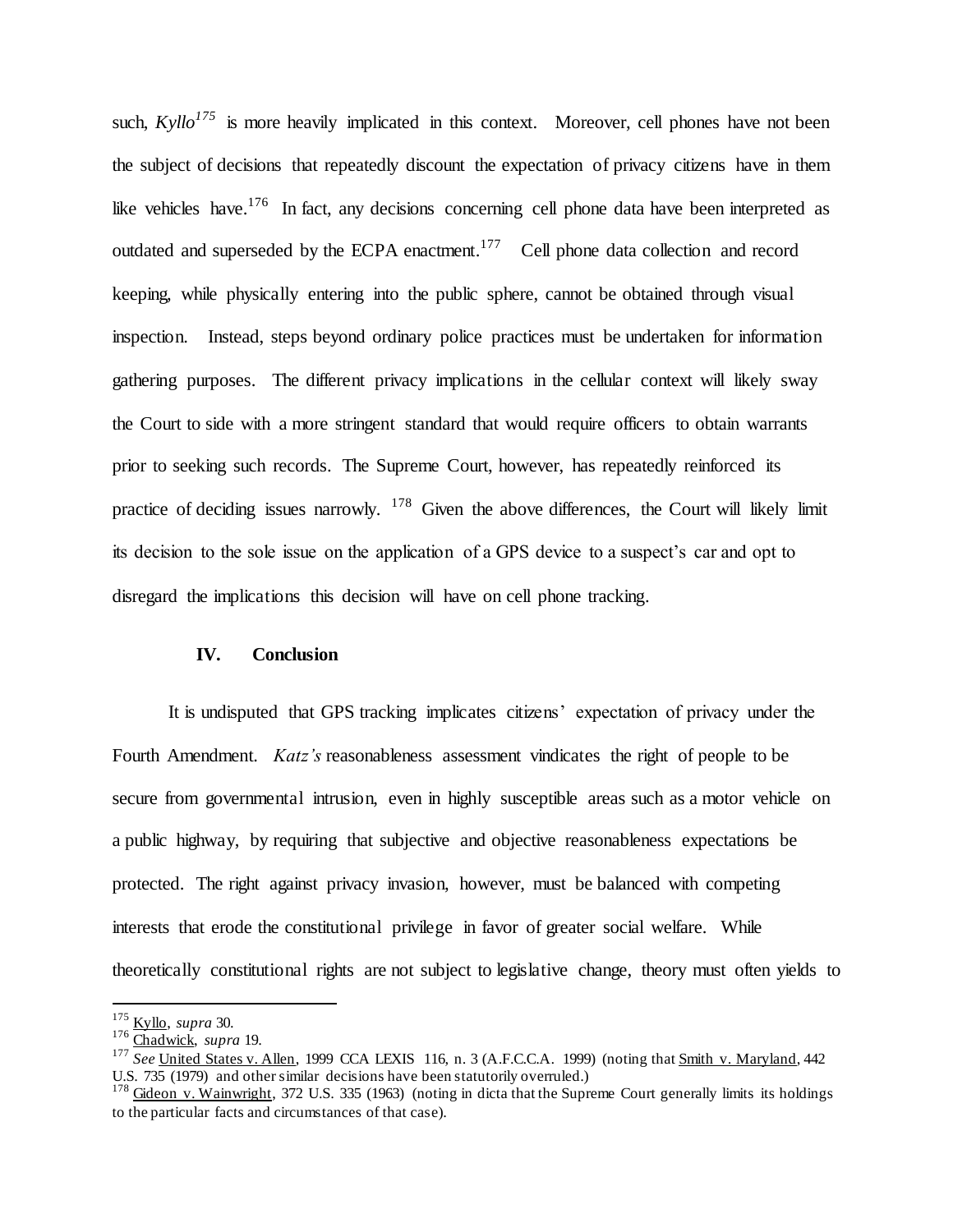the pragmatics of reality. In this context, the imposition of GPS surveillance is attenuated by the need to protect the United States from international and domestic threats.

September 11, 2001 accentuated the present risks the United States is facing. Especially alarming has been the revelation that national threats are not solely foreign and parties within the United States are working to cause severe harm to the country and its corresponding citizens. To help mobilize counterterrorism, Congress enacted the Patriot Act to provide wide discretion for law enforcement agencies in their protection efforts. Law enforcements were given the ability to suspend generally accepted constitutional disclosure requirement that follow searches. Additionally, state police agencies were permitted to conduct invasive surveillance efforts on any domestic suspect that the officers reasonably suspected could be a threat to the country. The national interest embodied in the Patriot Act combined with the permissive rights it grants law enforcement officers can, therefore, permit the use of GPS tracking as a routine surveillance practice. The benefits obtained from warrantless GPS tracking, especially, are unmatchable by any other reasonable means. In addition to providing real-time tracking, that would require extraordinary financial means if replicated by police officers, GPS data gathering amounts to an extremely revealing individual profile of a suspect that could unearth a network of other terroristic threats. Accordingly, in relying on *Berger*'s two prong test, there is strong support to classify warrantless GPS tracking as a special needs exception to the warrant requirement.

In granting certiorari on the *Maynard* case, the United States Supreme Court expressed an interest in resolving the present conflict that has developed since the *Knotts* decision. In ultimately deciding the case, the Court will signal its standpoint on technological advents and their implications on citizens' reasonable expectation of privacy. In particular, the Court is